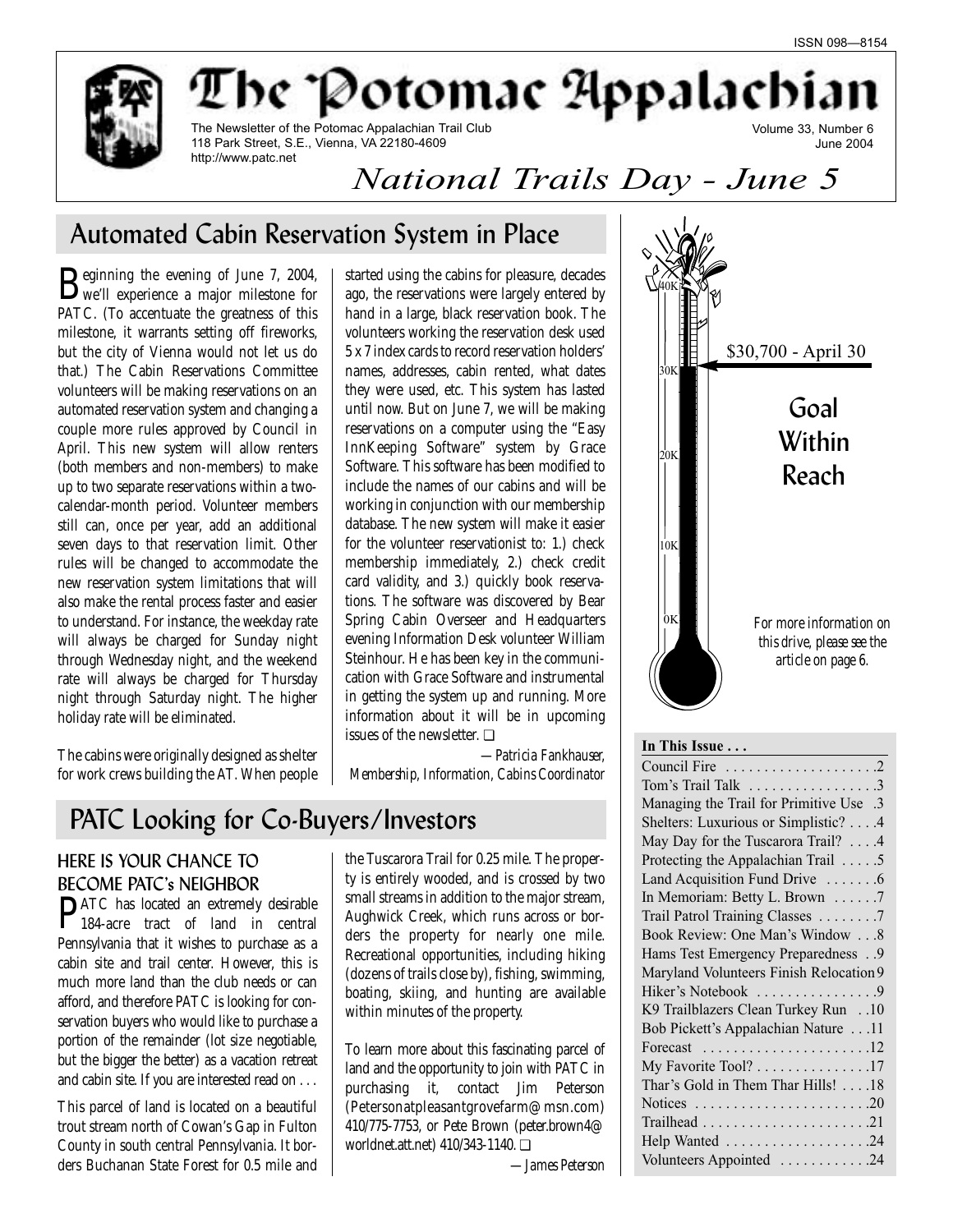#### **Council Members, Chairs and** *PA* **Staff**

#### **Officers**

**President:** Tom Johnson (johnts3@juno.com) Weekdays, Reston, Va, ph. 703/435-2755 Weekends, Front Royal, ph. 540/622-6422 **VP Volunteerism:** Mickey McDermott **VP Operations:** Fred "Hop" Long **Treasurer:** Gerhard Salinger **Secretary:** Georgeann Smale (gsmale99@yahoo.com) **Supervisor of Trails:** Liles Creighton **Supervisor of Membership:** Susan Nelson **Supervisor of Land Management:** Chris Mangold, csm5749@yahoo.com **Supervisor of Facilities:** Larry Marcoux **Supervisor of Education, Information, and Activities:** Lisa Still

**General Counsel:** Charles Sloan

#### **Sections/Chapters**

**Mountaineering Section:** Andy Britton **SMRG:** Mike Kennedy, chair@smrg.org **Ski Touring Section:** Bert Finkelstein **North Chapter:** Pete Brown **N. Shenandoah Valley Chapter:** Lee Sheaffer **S. Shenandoah Valley Chapter:** John Held **Charlottesville Chapter:** John Shannon **West Virginia Chapter:** Judy Smoot

#### **Standing Committee Chairs**

**(Council Members) AT Corridor Monitoring:** Tom Lupp **Blackburn Trail Center:** Chris Brunton **Budget:** David White **Cabins Operations:** Mel Merritt **Cabin Construction:** Charlie Graf **Conservation:** Jeff Pearcy **Grants & Donations:** Susan Nelson **Endowment:** Don Price **Finance:** Gerhard Salinger **Hikes:** Karen Brown & Lee Sheaffer **Information Services:** Stephen Koeppen and Jose Rojas **Land Management:** Chris Mangold, csm5749@yahoo.com **Legal:** Charles Sloan **Maps:** Dave Pierce **Maryland Appalachian Trail Management Committee:** Charlie Graf *Potomac Appalachian:* Linda Shannon-Beaver **Public Affairs:** George Still **Publications:** George Meek **Sales:** Tim Hanlon **Shelters:** Frank Turk **Trail Lands Acquisition:** Phil Paschall **Trail Patrol:** Holly Wheeler

**Tuscarora Trail Land Management:** Vacant

#### **Special Committees/Ongoing Activities**

**Archives & Library:** Carol Niedzialek **Cabin Reservations:** Shakuntala Ghare **Club Naturalist:** Bob Pickett **Deputy Finance Committee Chair:** John Ferguson **Deputy Supervisor of Trails:** Jon Rindt **Headquarters Facility:** Orron Kee **Information/Sales Desks:** Annetta DePompa **Medical:** Vacant **Shelters, Cabins, & Cabins Land Fund:** Larry Marcoux **SNP Boundary Trailheads Study Group:** Mark Holland **Tuscarora Trail Shenandoah Valley Project:** Phoebe Kilby & Larry Bradford

#### *Potomac Appalachian*

**Chief Editor:** Linda Shannon-Beaver PA@patc.net **Features Editor:** Joanne Erickson **Forecast Editor:** Suzie Shannon PA-Forecast@patc.net

## Council Fire

The Potomac Appalachian Trail Club's regularly scheduled Council meeting was held at Club Headquarters on April 13, 2004. President Tom Johnson introduced the new Sales Committee chair, Tim Hanlon, to Council. Tom announced PATC's support for an American Hiking Society's letter to the Forest Service requesting limitations on the use of off-road vehicles on National Forest land. After consulting the Executive Committee, the club naturalist, and the conservation chair, Tom signed the letter on behalf of PATC.

### Finance

Treasurer Salinger distributed the monthly budget report for March 2004, noting several points of interest. Sales have increased and are near expected levels. Gerhard also summarized the audit report for 2003.

### **Facilities**

Council reviewed a motion to revise cabin reservations and rules. After discussion and some amendments, three changes were made regarding no-fault winter cancellations, weekend reservation rates, and advance registration policies.

### Other Business

*Cabins:* Mel Merritt reported from the 5th annual cabin overseers meeting, held at Blackburn the weekend before Easter. It was attended by 31 overseers from 25 cabins. The speaker was from the NPS Historic Preservation Training Center.



*Trail Patrol:* Holly Wheeler reported the April Leave No Trace Trainer class had been canceled due to snow on the drive in Shenandoah National Park. She also announced that Trail Patrol has organized a two-day first aid/CPR course, which will be held at headquarters periodically. The first aid class is an expanded class, which will provide useful information for incidents occurring in a trail environment. The courses are open to overseers, hike leaders, and other PATC members, as well as Trail Patrol.

The April Council meeting was attended by eight club officers, 11 committee chairs, three chapter representatives, one section representative, two staff members, and four other club members. ❏

*—Secretary Georgeann Smale*

### **HEADQUARTERS** HOW TO CONTACT US FOR CABIN RESERVATIONS, MEMBERSHIP INFORMATION, AND SALES

Address: 118 Park Street, S.E., Vienna, VA 22180 Hours: Monday through Thursday, 7 p.m. to 9 p.m. and Thursday and Friday 12 noon to 2 p.m.<br>Phone  $\#$ : 703/242-0315

24-hr. Activities Tape #: 703/242-0965

To receive an information packet: Extension 10

To leave a message for the Club President, Tom Johnson: Extension 40 Club e-mail: info@patc.net Facsimile #: 703/242-0968 World Wide Web URL: http://www.patc.net

#### STAFF

### DURING REGULAR BUSINESS HOURS

Director of Administration: Wilson Riley (Ext. 11) e-mail: Wriley@patc.net Trails Management Coordinator: Heidi Forrest (Ext. 12) e-mail: hforrest@patc.net Business Manager: Monica Clark (Ext. 15) e-mail: mclark@patc.net Membership/Cabin Coordinator: Pat Fankhauser (Ext. 17) e-mail: pfankhauser@patc.net Sales Coordinator: Maureen Estes (Ext. 19) e-mail: mestes@patc.net

Bus/Metro Directions to Headquarters: For more information about Metrobus routes or Metrorail lines, schedules, fares, and parking fees, call the Metro at 202/637-7000. The TDD number is 202/638-3780.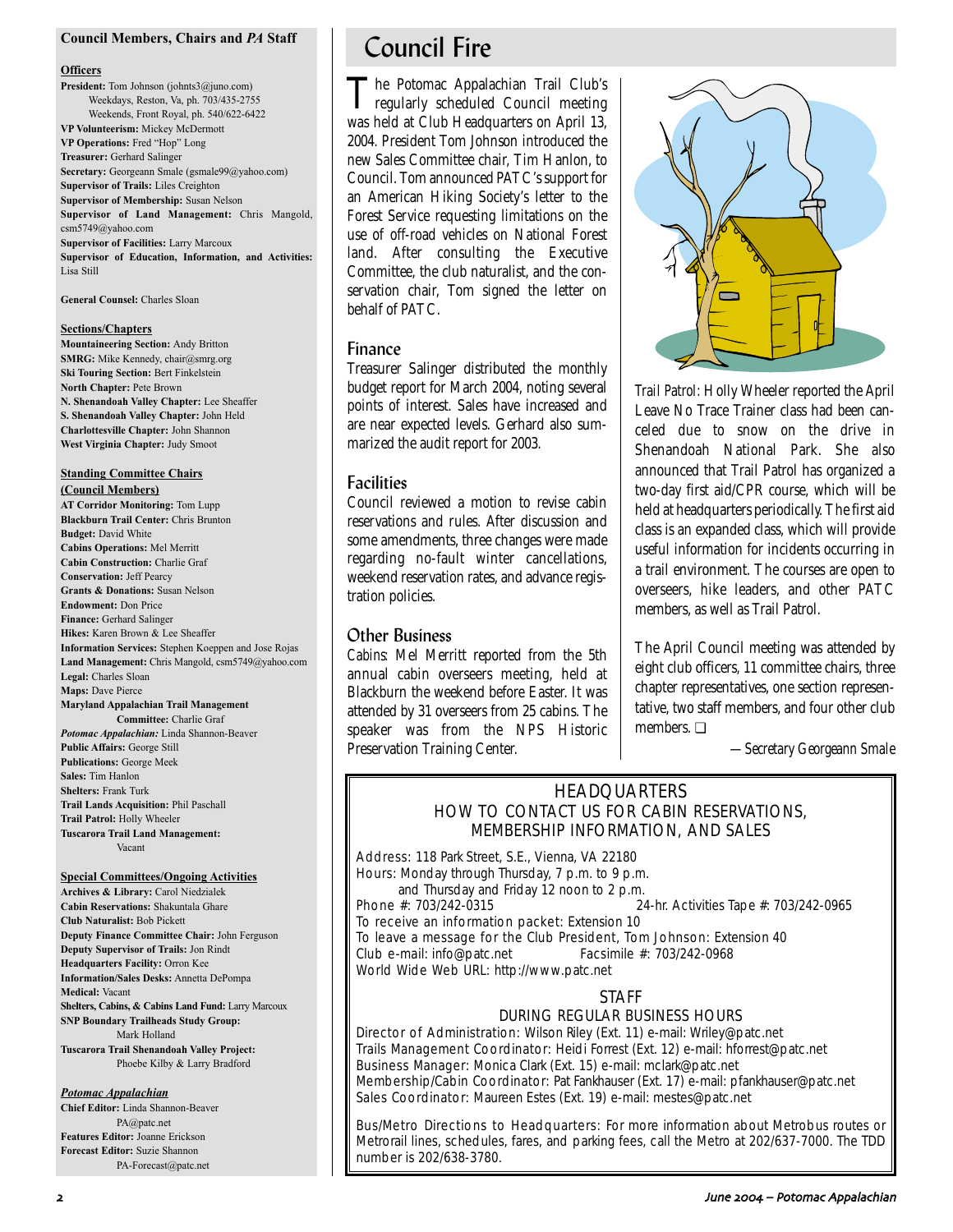## Tom's Trail Talk

## AT Shelters: The Standard of Care

It is April 18, and the shelter survey has<br>drawn 37 respondents. The results are drawn 37 respondents. The results are surprising.

Of the 37, 19 voted for fancy, 13 voted for plain, and five wanted to see a combination.

The part that surprised me was the number that wanted a primitive experience. It is not hard to vote for more luxury, but a number of folks just want to get out there and rough it.

Shelters are there for all kinds of hikers. You might get a very different result if you stopped with a clipboard at Manassas Gap during thru-hiker rush hour (May and June) and took a poll of hikers headed for Katahdin. They would probably vote for a Denton-type experience, since many of them would have stayed at Denton the previous night. But thru-hikers, important though they are, are not our exclusive (or even our primary) constituency. The casual backpacker from the Washington metropolitan area may want to get more of a taste of the wild.

So what do we conclude? A combination of experiences is probably what we need to provide. Weekend backpackers can target their hikes to the kind of experience they are looking for. The thru-hiker will be assured of basic services (a roof, a spring, and a privy) and will be pleasantly surprised by the occasional eating pavilion or shower.

### Weekend Overcrowding a Problem

Looking at the answers that arrived in my inbox caused me to think longer and harder about shelters. The problems we have stem more from overcrowding on weekends than from basic shelter design. On any sunny weekend during the spring and fall, backpackers surge into the mountains looking for an outdoor experience. They sometimes come in groups of 15 to 20, and a single group can overwhelm a shelter and its amenities. Perhaps we should begin thinking about smaller campsites that can disperse the crowd. When your group of four weekend backpackers arrives at a shelter that is already jammed to capacity, wouldn't it be nice to know that just a mile down the trail is a small campsite by a brook?

The last word was provided by a thru-hiker who stayed at Quarry Gap a few nights ago and sent me an e-mail as soon as he could get



to an electric plug. He was all in favor of the amenities at Quarry Gap (which, in case you don't know, is the very shelter that spurred my original request to hear from you). But he also sent me an unexpected compliment that I will pass on to all PATCers who are out there right now working on trails. Officer Taco (his trail name) says:

"Keep up the good work. You guys [PATC] are already heads and shoulders above every other section I have hiked through. I'll be sad to see you go." ❏

*—Tom*

## Managing the Trail for a Primitive Experience

The Appalachian Trail Conference should take into account the effects of trail-management programs and policies on the primitive and natural qualities of the Appalachian Trail and the primitive recreational experience the trail is intended to provide. Although these guidelines are intended to apply primarily to the effects of actions or programs on predominantly natural, wild, and remote environments along the trail, they may apply to certain pastoral, cultural, and rural landscapes as well. Even in sections of the trail that do not pass through remote or primitive landscapes, care should be taken not to inadvertently overdevelop or improve the trail tread or facilities in these environments.

Trail improvements, including shelters, privies, bridges, and other facilities, should be constructed when appropriate to protect the resource or provide a minimum level of public safety. Design and construction of these facilities should reflect an awareness of, and harmony with, the trail's primitive qualities. Materials and design features should emphasize simplicity and not detract from the predominant sense of a natural, primitive environment. The trail treadway, when constructed, reconstructed, or relocated, should wear lightly on the land and be built primarily to provide greater protection for the trail footpath or trailresource values. Trail-management publications should include appropriate references to the potential effects of trail-management activities on the primitive qualities of the trail.

In developing programs to maintain open areas; improve water sources; provide sanitation; remove structures; and construct bridges, signs, trailheads, and other facilities, trail managers should consider whether a proposed action or program will have an adverse effect on the primitive qualities of the trail, and, if such effects are identified, whether the action or program is appropriate.

The following questions should be used to help evaluate the potential effect of a policy, program, or project on the primitive quality of the trail:

- Will this action or program protect the AT?
- Can this be done in a less obtrusive manner?

■ Does this action unnecessarily sacrifice aspects of the trail that provide solitude or that challenge hikers' skills or stamina?

■ Could this action, either by itself or in concert with other actions, result in an inappropriate diminution of the primitive quality of the trail?

■ Will this action help to ensure that future generations of hikers will be able to enjoy a primitive recreational experience on the Appalachian Trail? ❏

*—From the ATC/Board of Managers 4/22/95*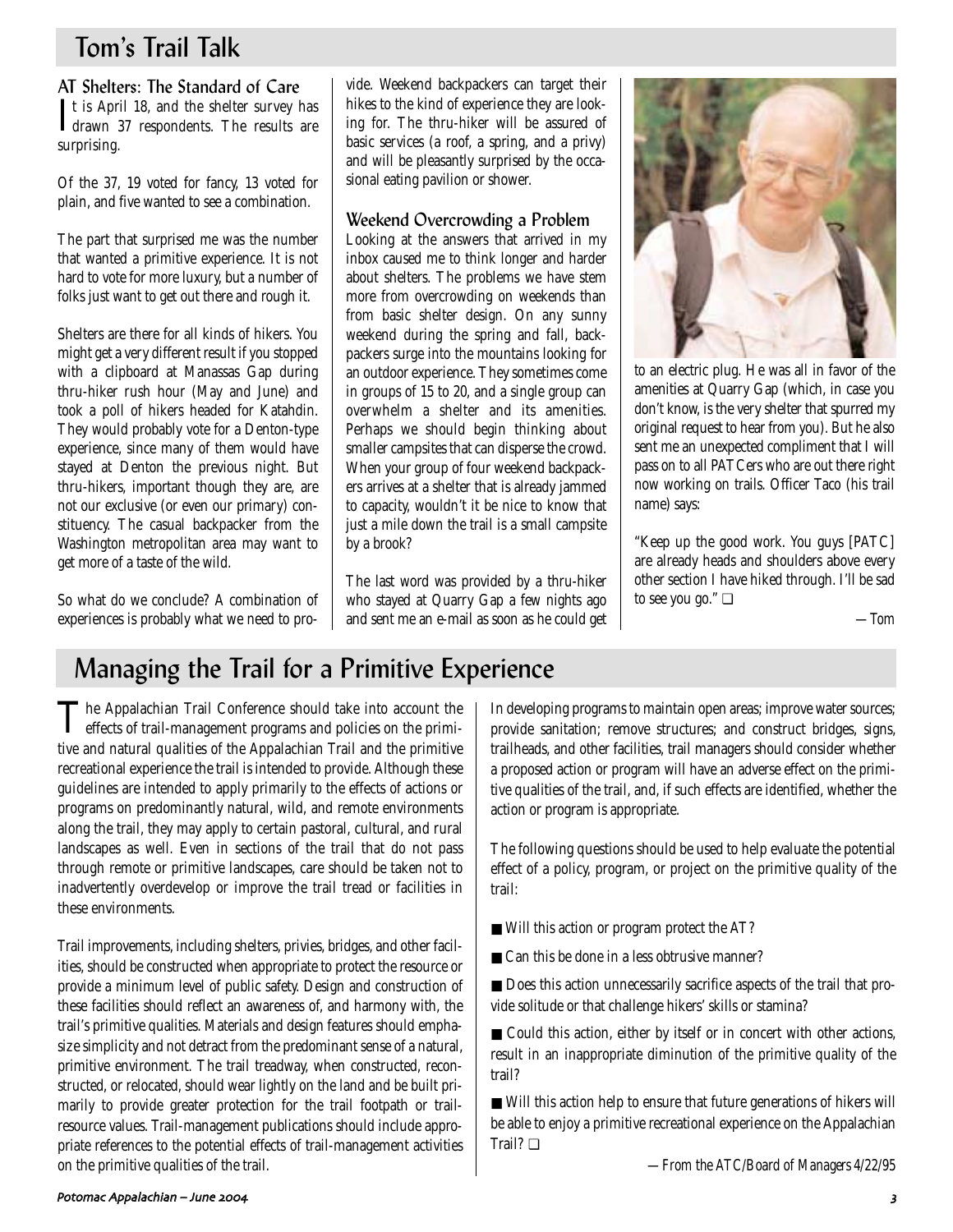## Shelters: Luxurious or Simplistic?

*Karen Lutz was invited by Tom Johnson to respond to his two columns (this and last month's) dealing with the question of types of trail shelters most desirable.* 

## Dear Tom,

Thank you for your invitation to respond<br>to your March *PA* article. There has been considerable debate about the increasing development of AT shelters and the "gentrification" of the AT, and your article was timely. Personally, I think this type of lively debate fuels the fire that continues to keep the AT community vibrant and energized. Let me preface my comments by complimenting PATC on an extraordinarily successful AT shelter program. I'm sure your members share with me an exceptional admiration for the dedication, skill, and workmanship of your shelter crew, and I'm certain your club is very proud of their accomplishments.

You posed several questions to PATC's membership asking whether or not members preferred AT shelters with numerous amenities [or] simpler [and] more primitive structures – in which direction your club should go – and you encouraged your readership to submit "short pithy answers" to your question. I suspect my rebuttal might fail in the "short" stipulation, but I'll bet I can hit the "pithy" requisite! While your article was straight to the point, I believe there is essential background information missing, which an uninformed reader would need prior to responding. Ironically, some of that information is at least obliquely referenced elsewhere in the same *PA* issue. As a historian, I hope you'll follow my reasoning, if not my conclusions.

Before answering your questions, it is important to have a basic understanding of how the AT works and how unique this trail really is. It is not like the Tuscarora Trail. Or the Carolina Mountains-to-Sea Trail. Or Vermont's Long Trail. Or even the Pacific Crest Trail. The AT is truly different. Why? There are a lot of reasons. It was the first to be named in the National Trail System Act. It is one of a very few to have land acquisition authority and the only one that the federal government granted eminent domain authority.

Many individual states have adopted a state "AT Act." The fact that the AT has such an extraordinary and unprecedented legislative history speaks to its importance. But the real difference – and it is a difference that cuts to the very heart of the matter – is the fact that oversight of day-to-day trail management and operations is delegated to the 31 volunteerbased clubs under the policy-setting guidance of ATC's Board of Managers. It is the cooperation of the federation partners that keeps the trail alive and, in my opinion, the trick is to keep the federation strong while acknowledging regional differences and abilities of individual clubs. But it is also maintaining a degree of consistency in management without stifling the creative energies of our volunteers.

Let's start at the beginning, of course with Benton MacKaye's vision. George Still's eloquent article highlighted the "big picture" of the AT and the fact that the vision was a direct response to social phenomenon. (I couldn't help but find some irony in the similarities between some of the events of the early '20s and certain current affairs.) At the risk of oversimplifying things, MacKaye envisioned the AT as a place where the public could seek refuge from an increasingly industrial urban society. He advocated a primitive experience and referred to a "barbarian utopia."

ATC's Board of Managers grappled with the issue of increasing amenities on the trail and "fancier" shelters and developed, vetted, and passed a policy to address managing the trail for a primitive experience. As with all policies brought before ATC's board for its endorsement, members of the trail community were given an opportunity to weigh in with their views. (The policy can be found in the Local Management Planning Guide located on ATC's Web site at www.appalachiantrail.org/ protect/policies/lmpg.html.) [Side Note: I noticed that the latest draft of PATC's Local Management Plan does not address this policy.] Similarly, there is a policy on Shelters and Overnight Use.

So I return to the question of primitive or fancy shelters? The question may be twofold. First, what kind of an AT experience does PATC want to provide, and how is that experience consistent with or different from the consensus-based policy guidelines? At what point do management decisions begin to diminish the very AT experience that we have collectively agreed to protect? If that experience is progressively diminished by individual clubs' actions, when does it become something other than the AT? At what point does a club become disenfranchised from the federation?

These may seem like esoteric and bureaucratic ramblings, but I believe they go to the very core of the AT management philosophy. At what point is enough enough? When is it "over the top?" What amenities simply don't belong in the backcountry at an AT overnight site? Swinging porch benches? Clerestory windows? Adirondack chairs? Imported landscape stone and solar lights to illuminate the way to the privy and spring? Solar showers? Hanging baskets of potted pansies? While each of these amenities are pleasant and have their place, is an AT shelter that place? What do your members think? ❏

*—Respectfully, Karen Lutz*

# May Day for the Tuscarora Trail?

On May 1 a dozen-odd PATC leaders met at Blackburn Trail Center to discuss land management problems and opportunities along the 250-mile length of the Tuscarora Trail. While much of the trail is still on private land and thus threatened by development pressures, there are still opportunities to move more of the trail off roads and to provide legally protected scenic trail corridors.

There was also some discussion of connecting the Tuscarora Trail with others in what is becoming known as the Western Appalachian Alternative route to the Appalachian Trail.

A continuing need exists for club members who could spend some time on courthouse research, landowner relations, and similar activities in the counties west of the Blue Ridge, as well as fund raising and other things needed for this long-term effort.

For more information on possible volunteer opportunities, contact Lloyd MacAskill at LloydMacA@aol.com. Also check the Forecast for work trips as well as the listings of overseer vacancies related to trail maintenance and construction. ❏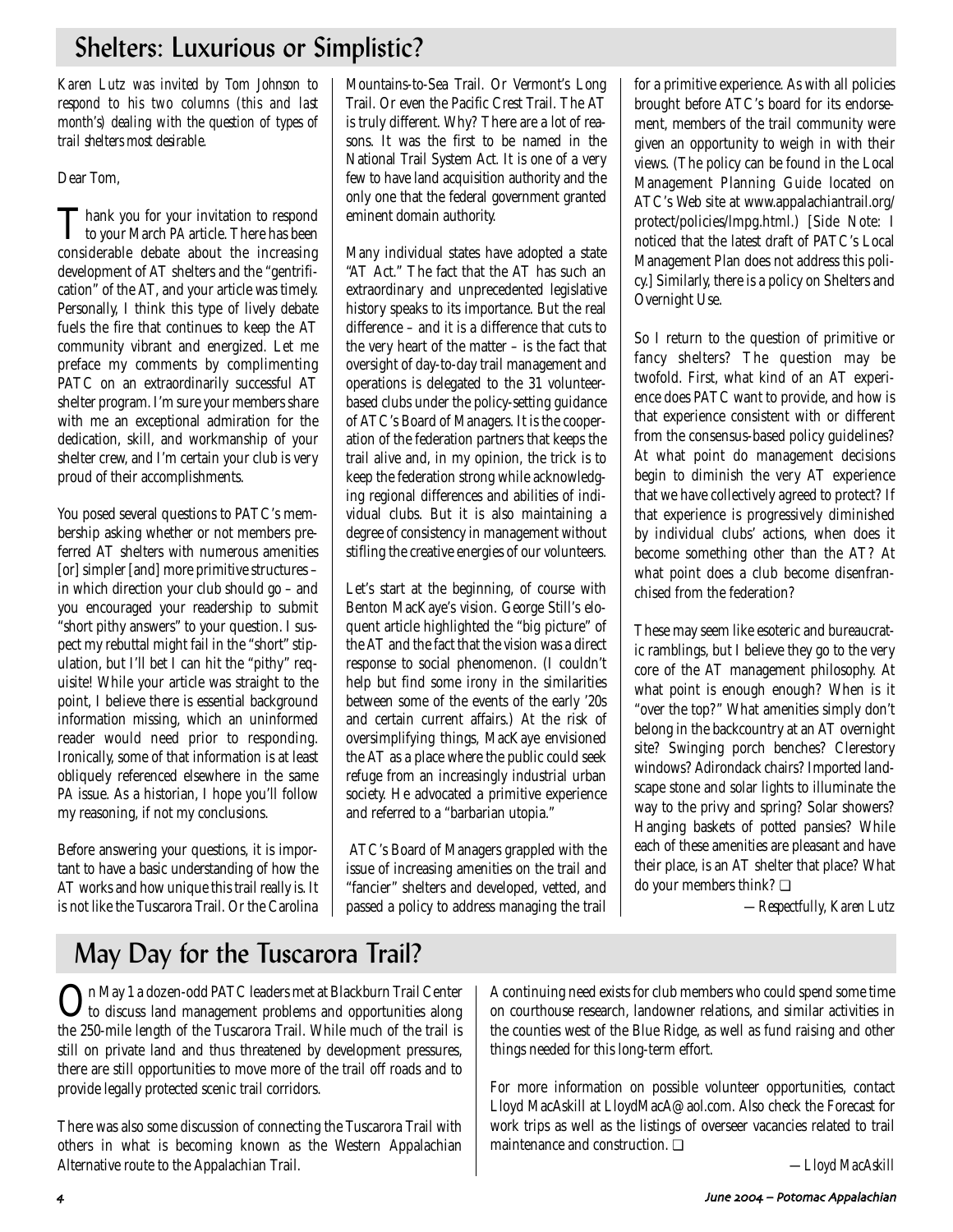## Protecting the Appalachian Trail

This article discusses the protection<br>afforded the Appalachian Trail under the 1968 National Trails System Act (NTA), as amended. We will highlight the land acquisition and protection issues the AT has faced since 1968.

Acquiring property takes time and money and, in the case of the AT, ample amounts of both. One also needs flexibility and negotiating options to achieve acceptable outcomes, particularly when eminent domain, the taking of land for the trail, is the tool of last resort, as it should be. We will discuss the history of the AT under the NTA focusing on the money, time, and flexibility issues and changes in the AT corridor, illustrate how the NTA has been applied in a few cases, and conclude with a summary of where we stand today.

## The AT and the 1968 National Trails Act

The 1968 NTA gave federal recognition and protection to the outdoor values of the AT. The AT was to be administered "primarily" (but not exclusively) as a footpath by the secretary of the interior in consultation with the secretary of agriculture. The National Park Service has the overall administrative responsibility within Interior.

In 1968, the AT was the model national scenic trail and, according to the conference report, represented almost everything that can be expected from a national system of trails:

■ A long history of private initiatives and cooperation between government agencies, private landowners, and trail users;

■ An extended trail of 2,000 miles (currently 2,174 miles) in 14 states;

■ A trail crossing areas of natural beauty, developed areas, and federal, state, local, and private lands;

■ A trail entirely in place, only a few relocations were necessary;

■ A trail in close proximity to densely populated states of the Atlantic Seaboard and accessible to millions of people; and

■ A trail promoted by groups affiliated with the Appalachian Trail Conference (ATC) and substantially developed and maintained by its members. (Maintaining 240 miles of the AT makes PATC a key member within the ATC.)

All was not sweetness and light. The NTA contained Panglossian assumptions concerning the cost to protect the AT in growing, densely populated areas where not everyone shared the same views on hikers and hiking, land rights, or acceptable land uses. In 1968, Congress appropriated \$5 million for AT land acquisition. This figure was driven by the assumption that AT land acquisition costs could be "minimized" by state land acquisition or cooperative agreements between states and private landowners (no federal cost) or land exchanges between the federal agencies and landowners (minimal federal cost).

Eminent domain, the taking of land, was the tool of last resort, to be used only when "all reasonable efforts to acquire such lands or interest therein by negotiation have failed" (still true today). Land acquisition could occur within a relatively narrow 200-foot right-of-way (ROW) AT corridor (no longer true, but the AT was affected when this was the standard).

## Money to Protect the AT: The 1978 Amendments

In the 1970s, Congress held oversight hearings where a former PATC President and AT thru-hiker Ed Garvey had a major role. Congress learned that the AT was at best increasingly stressed, at worst in serious trouble. There had been no federal AT land acquisitions outside National Parks and National Forests since 1968, and delay had led to "incompatible developments within yards of certain sections of the trail route." In 1978, 650 miles of the AT were still on private lands where changes in ownership and development pressures posed threats in numerous places. Another 180 AT miles required walking on roads, which was not deemed to be a real hiking experience, and not surprisingly, Congress found that AT road walking was linked to the loss of access to private land for hiking.

Congress authorized \$30 million for AT land acquisition beginning in 1979 for three years, or \$90 million total, with carryover allowed. To date, according to ATC, over \$180 million of public money has been spent for AT protection.

The other major change was to increase the AT ROW corridor by a factor of five. Acquisition of up to an "average of 125 acres per mile" was the new corridor standard, which works out to roughly 1,000 feet (a little more than three football fields). Interior and ATC were required to submit annual progress reports to Congress.

## Negotiating Flexibility and New Options for AT Protection: The 1983 Amendments

The last major NTA amendments affecting the AT were passed in 1983. After again finding that the NTA was not being implemented expeditiously, Congress decided to provide more AT land protection options and greater flexibility in negotiations. The NTA was amended to allow the acquisition of entire tracts of land notwithstanding that parts may lie outside the AT corridor. This was coupled with the flexibility to exchange or sell land not needed for trail protection, with the proceeds being credited for other AT land acquisitions. The NTA was also amended to allow donations of land or other property interests, including "right-of-way, open space, scenic, or conservation easements," to "qualifying organizations" to receive federal tax benefits.

With money and flexible acquisition options, the process of protecting the AT accelerated in the 1980s. By 1989, only 100 miles of the AT remained unprotected, privately owned, and subject to potential development; and by 1999, that figure had been reduced to 21 miles.

## Eminent Domain: Discretion, Litigation, and AT Relocations

Congress has never deviated from the principle that eminent domain is the tool of last resort to protect the AT. Prior to taking that step, the federal agency must have entered into negotiations that have failed, the agency shall acquire such title as is "reasonably necessary to provide passage across such lands," and the AT corridor test must be met. Taken together, we have three statutory criteria.

Not surprisingly, given the risks of litigation, most AT land issues have been resolved on a mutually agreeable basis. Only two reported court cases, both decided in the 1990s, have addressed condemnation issues under the NTA. Both cases sus-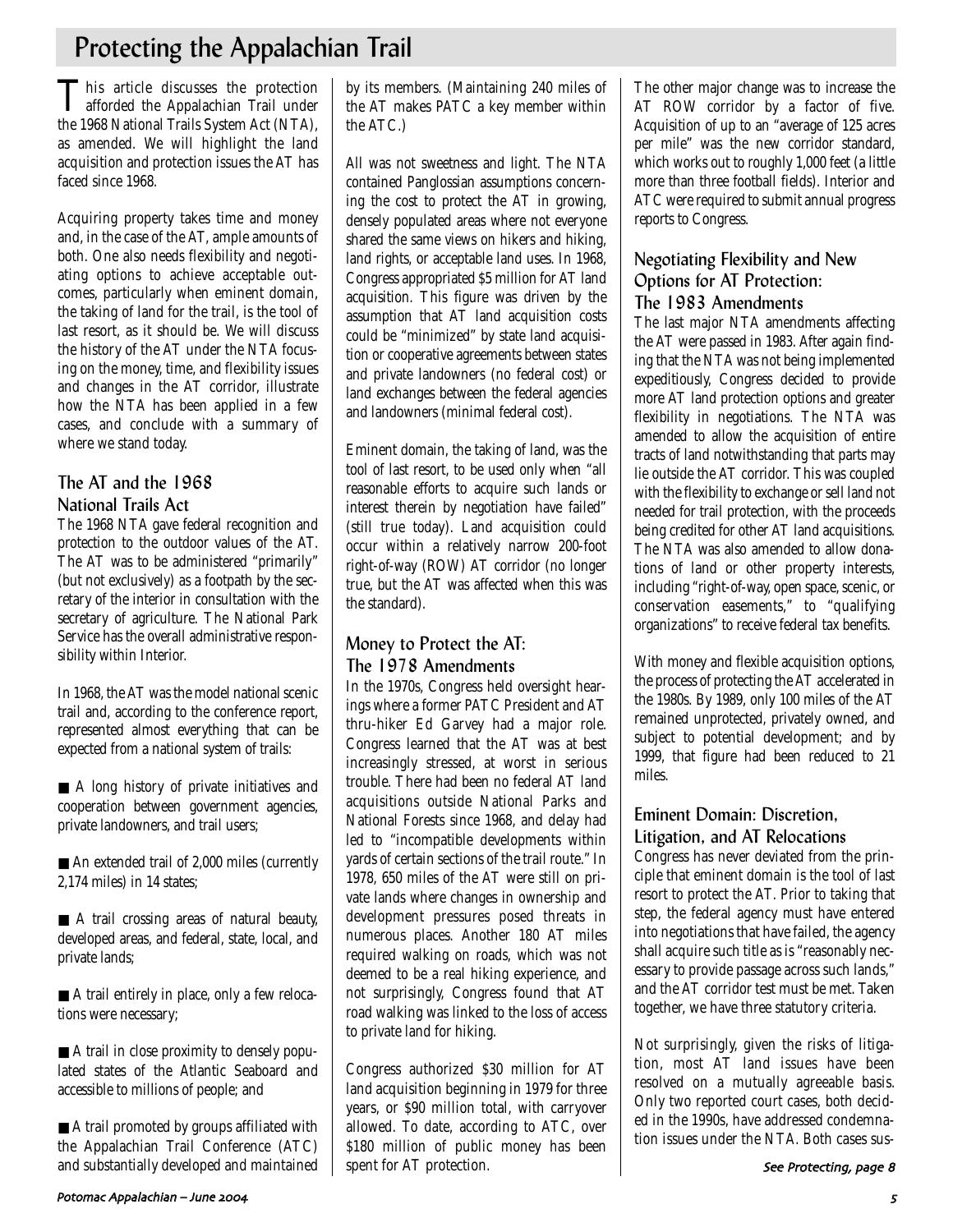## Contributions Near \$38,000

With one month remaining in our drive to replenish the land acquisition funds, contributions and pledges now total over \$37,000. The names of contributors appear below, and we want to thank them for their generosity.

The land funds permit PATC to acquire land for trails and cabins, purchase easements over private lands, and buffer areas of scenic or historic significance. Recent purchases include the Johnson property adjacent to PATC's Vining Tract. This 70-acre parcel contained a cabin that has now been added to the rental system, a large house that the club plans to rehabilitate, and trails and scenic overlooks. The purchase also gave the club the legal right to hike across adjacent private property to a road leading to a back-country entrance into SNP. Other purchases, including property at the trailhead of Old Rag Mountain, permitted the rerouting of the Tuscarora Trail onto forested land. These three purchases cost in excess of \$400,000. Your contribution will permit PATC to respond in the future when similar lands become available.

Please send your contribution to: **Tom Johnson, President, PATC; 118 Park St., SE, Vienna, VA 22180-4609.** All contributors of \$25 or more will receive a copy of the revised Cabins booklet due for publication this year. Contributors of higher amounts receive additional rewards - see contribution form on page 7.

*—Hugh Robinson*

# Land Acquisition Fund Donor List

George and Frances Alderson Bruce Ammerman Richard L. Ashbacker Rick Atwell Charles A. Balch Nina Bang-Jensen Lester W. Bates Gregory J. Bayens Pierce Beij David and Pamela Benson Brian Booker Keith Boswell Paul D. Brettschneider Don Briggs Sarah Brion Randall Brooks Donna M. Brother Betty L. Brown Chris Brunton Dan Burd and Anne Reynolds Bruce H. Burnside John and Renee Butler Olivia Carolin Jeffrey S. Christie Victoria Cornish and Family Richard L. Crisci Mary Ellen Cunningham Anita DeFranco Robert A. Dooling Robert Edmonds Anne Eggers Susan D. Eisenfeld and Neil J. Heinkamp

Philip Eliot and Susan Cunningham Elton Ellison Melanie Falk Aksel Falk Craig and Donna Farabaugh Peter Farrell Vincent Ferrari Lea H. Fischbach Thomas L. Floyd Joe Gareri and Holly Wheeler Robert Garner Gerard and Jane Gold Nancy Hammond and Ken Hawes Mark Haynes Leo Hebert Katrina Hedlesky Robert Hendricks Charles and Naomi Hillon Robert Holley David Horwitz Richard E. Hostelley, Sr. Walter D. Housman Joseph T. and Mary Howard Craig Howell Mitchell Hyman Andrea Illig and Dean Gardels Charles Irvin Janet Irwin Suzanne Izzo Thomas R. Johnson

Gary Kellman Russell Knaub Karen Krehbiel Brown Robert Lewitt James Lipscomb Joel and Sharon Marcus-Kurn Jeffrey Marks Sandra Marra Judith V. Mason Mary C. Massey Dan McGill Jack P. Meiners William H. Miller Ronald D. Morgan Robert Mroczek Barbara Nash David Nebhut William Needham Jeffrey Norman Joseph J. O'Neill Marie J. Oakberg Bill Olson Stephen Osbrach Peter J. Oswald Joan G. Paull Richard B. Peacock Charlie and Lou Per-Lee James H. Peterson Susan O. Pfaltz Allen Poole David and Karen Pugh Richard W. Redick Edward Reis John W. Restall Shirley Rettig

Hugh T. Robinson Emmett Roden Linda Johnson Rudy John Mosby Russell Ann Satterthwaite Paul Schelp Ann I. Schneider Christopher Schul Helen Scully J. Eric Seaborg and Ellen Dudley Sidney and Mildred Secular Lee Sheaffer Mary Hellen Shortridge John Singleton Glen C. Skaggs Steve Smith Jerry Stilkind Marilyn Stone Paula M. Strain Shirley Strong Warren Tracy Paul Van Order George Walters James Warfield Elizabeth K. Weisburger Charles and Margaret Wettling John and Val Wheeler Ken and Pam Williams Dean Worcester Linda and Tom Worthington Ian J. Yarmus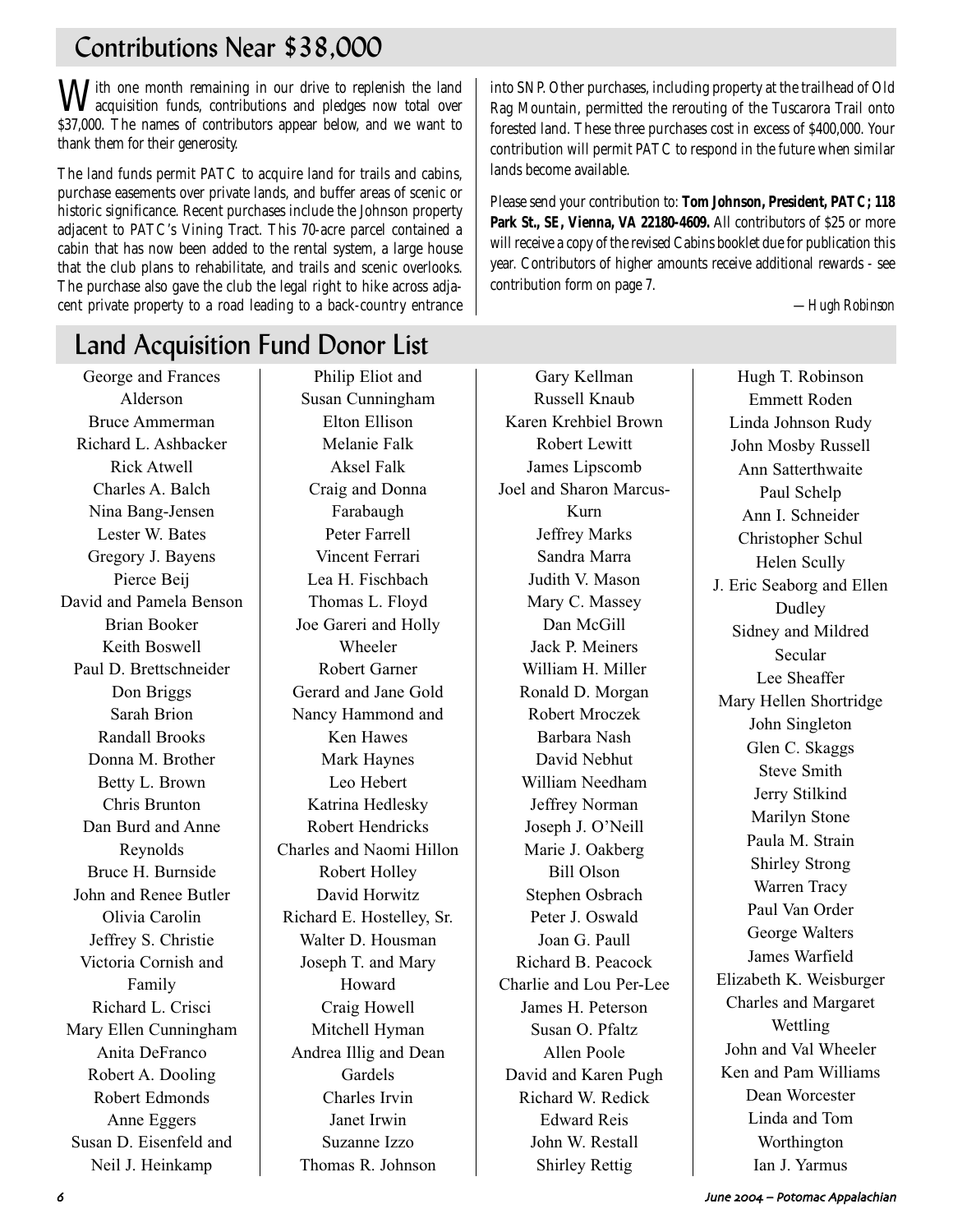

In Memoriam *Betty L. Brown*

*Club Member since 1968 from Arlington, Va., passed away February 4, 2004.*



## **PATC Trail Patrol Presents American Heart Association** CPR and First Aid

## **July 17 and 18, 2004**

The Trail Patrol is hosting a CPR and First Aid course on July 17 and 18 at PATC Headquarters. The two-day course covers American Heart Association adult, child, and infant CPR and first aid. The students will learn basic first aid skills with hands on time. Books and certifications are provided. The afternoon portion of the first aid class is designed with wilderness situations in mind. Time will be spent going over items in our first aid kits and packs. The students learn how to do basic splinting and bleeding control with supplies from their packs.

The cost of each class is \$40 per day (\$80 for both days of CPR and first aid). The deadline to register for this class is July 10. For more information contact Ben Fernandez (3ferns@adelphia.net) 703/327-9788.

| (Address)     |                                                                                                                   |  |  |
|---------------|-------------------------------------------------------------------------------------------------------------------|--|--|
|               | $(City)$ $(City)$ $(State)$ $(Zip)$ $(Cip)$ $(e-mail)$                                                            |  |  |
|               | Yes, Tom, I support PATC's conservation efforts and want to help replenish the fund that finances the pur-        |  |  |
|               | <b>I</b> chase of cabin and trail lands. Enclosed is my check to help meet the \$12,000 matching funds challenge. |  |  |
| 325.00        | $\frac{1}{2}$ \$100.00 - short-sleeve t-shirt size: (                                                             |  |  |
| $( )$ \$50.00 | $\frac{1}{200.00}$ - long-sleeve t-shirt size: (                                                                  |  |  |
|               | I have contributed the following amount and would like to use the cabin designated on the date(s) I               |  |  |
|               | have indicated. Date(s) must be at least six weeks after the date contribution is received by PATC.               |  |  |
|               |                                                                                                                   |  |  |
|               | (An earlier date may be available but will require a call to the Cabin Reservation Desk.) NOTE: The               |  |  |
|               | Blackburn Trail Center is not included in this program.                                                           |  |  |
|               |                                                                                                                   |  |  |
|               |                                                                                                                   |  |  |
|               | (Dates must be for two consecutive nights)                                                                        |  |  |
|               | Make checks payable to: "PATC" and designate them for "Land Acquisition Fund"                                     |  |  |
|               | Please indicate if you would like your name listed in the PA as having contributed to the Land                    |  |  |
|               | Acquisition Fund Campaign: (yes) _________________ (no) ________________________                                  |  |  |

## Trail Patrol Presents A National Trails Day Event Beyond the Trailhead

Saturday, June 5, 2004, 9 a.m. to 5 p.m. Shenandoah National Park

Trail Patrol, with SNP, is sponsoring an opportunity to leave your car behind and experience the outdoors. Join us for guided hikes, activities, displays, & games to learn more about safe & responsible enjoyment of the natural world. Events occur throughout the day at the Byrd Visitor Center at Big Meadows. The event is free and open to the public (normal park entrance fees apply).

Displays Include: Day hiking techniques & equipment Leave No Trace outdoor ethics Hiking with your dog Trail maintenance Backpacking Maps, compasses, & GPS units Wilderness first aid Physical conditioning Day Hikes Include: Family hikes with children Shorter hikes for all ages Longer hikes for skilled hikers Dog hikes for owners and leashed pets Natural history hikes **For More Information:** visit www.patc.net/activities/ or e-mail trailpatrol@patc.net

| D ACQUISITION CONTRIBUTION                                                 | Potomac Appalachian Trail Club<br><b>Trail Patrol</b>                                                                                                                      |  |
|----------------------------------------------------------------------------|----------------------------------------------------------------------------------------------------------------------------------------------------------------------------|--|
|                                                                            | Presents                                                                                                                                                                   |  |
|                                                                            | Leave No Trace                                                                                                                                                             |  |
|                                                                            | <b>Trainers' Course</b>                                                                                                                                                    |  |
| rvation efforts and want to help replenish the fund that finances the pur- | June 7 and 19-20, 2004                                                                                                                                                     |  |
| iclosed is my check to help meet the \$12,000 matching funds challenge.    | This course is designed for those who want<br>to better understand Leave No Trace (LNT)                                                                                    |  |
| $\frac{1}{2}$ \$100.00 - short-sleeve t-shirt size: (                      | skills and ethics and help others understand<br>their impact on the backcountry.                                                                                           |  |
| ) \$200.00 - long-sleeve t-shirt size: (                                   | You will have opportunities to learn about                                                                                                                                 |  |
| ig amount and would like to use the cabin designated on the date(s) I      | the impact of your choices in the backcoun-<br>try, to practice minimizing your impact, and<br>to gain confidence in helping others under-<br>stand LNT skills and ethics. |  |
| e at least six weeks after the date contribution is received by PATC.      |                                                                                                                                                                            |  |
| ble but will require a call to the Cabin Reservation Desk.) NOTE: The      | After completing the course you will be a                                                                                                                                  |  |
| ncluded in this program.                                                   | certified LNT trainer. It is our hope that you<br>will be willing to give LNT presentations to                                                                             |  |
|                                                                            | community groups if your schedule permits.<br>Indoor classroom instruction:                                                                                                |  |
|                                                                            | Mon., June 7, 7:15 p.m. to 9:45 p.m.                                                                                                                                       |  |
| (Dates must be for two consecutive nights)                                 | <b>Outdoor Instruction:</b>                                                                                                                                                |  |
| " and designate them for "Land Acquisition Fund"                           | (low-mileage backpacking weekend):<br>Sat. $-$ Sun. June 19-20, SNP                                                                                                        |  |
| ke your name listed in the PA as having contributed to the Land            | Fee: \$30 (non-refundable)                                                                                                                                                 |  |
| $(yes)$ $(mo)$                                                             | Includes course material                                                                                                                                                   |  |
|                                                                            | For more information or to register<br>(required), please e-mail                                                                                                           |  |
| Date                                                                       | Anniell Miller at amill1@yahoo.com                                                                                                                                         |  |
| I, President, PATC; 118 Park Street, S.E.; Vienna, VA 22180-4609           | or call 703/250-8113 (before 11 p.m.) $\Box$                                                                                                                               |  |
|                                                                            |                                                                                                                                                                            |  |
| 004                                                                        |                                                                                                                                                                            |  |
|                                                                            |                                                                                                                                                                            |  |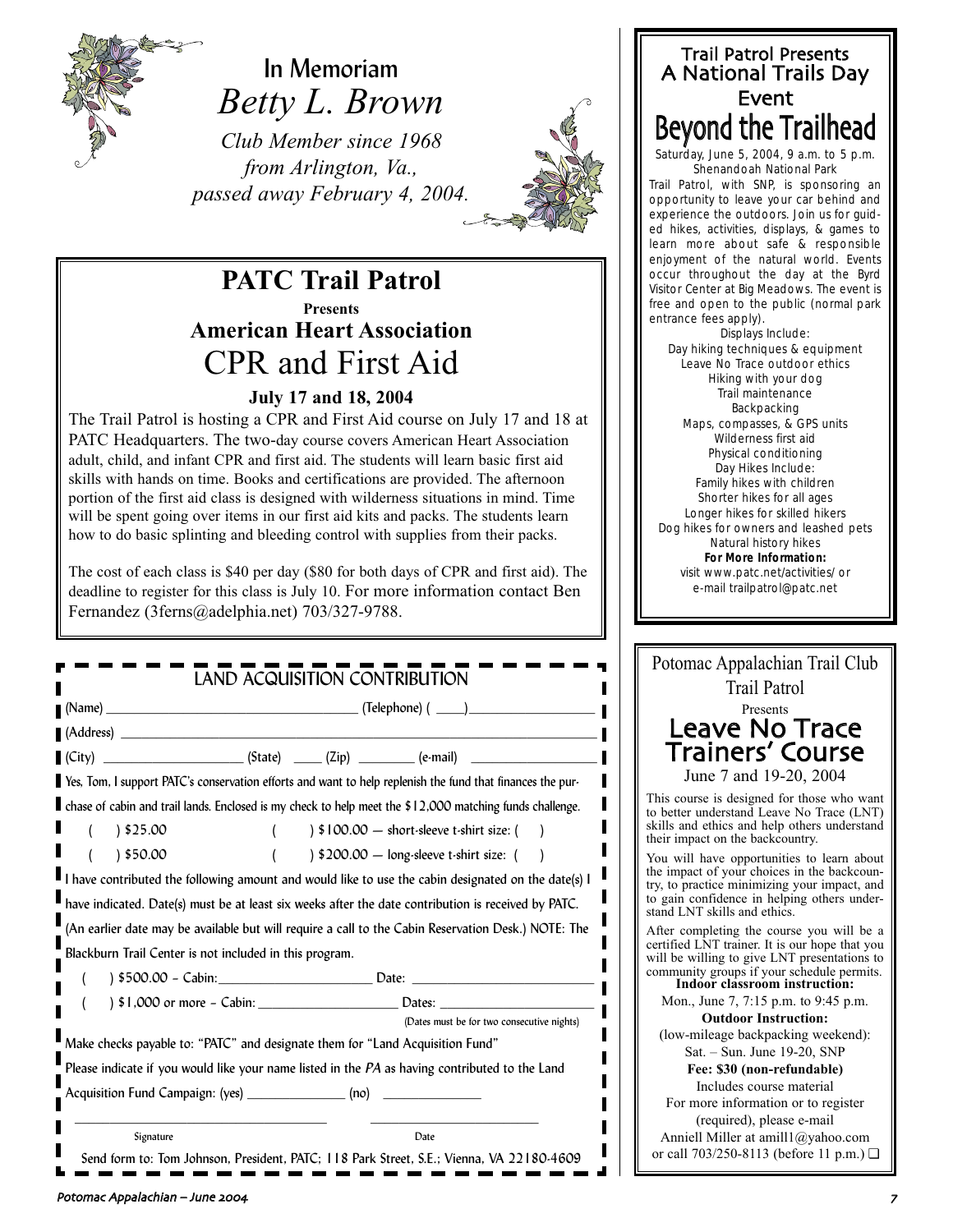## Book Review: One Man's Window on the 20th Century

*"One Man's Window on the 20th Century," by Thurston Griggs, Vantage Press, New York, 2003, hard cover, 249p., \$22.95.* 

Long-time trail supporter Thurston Griggs has lived an extraordinary life, with interests spanning a wide range of topics, including the theater and history leading up to World War II. "One Man's Window on the 20th Century" reflects Thurston's many years of experience not only working for trail caus-

## Protecting, from page 5

tained Interior's decision to "go courting" and take land for the AT.

In a 1994 case, the U.S. 2nd Circuit Court of Appeals reversed a lower court decision holding that Interior could not condemn a 16-acre tract of land in Vermont, but was limited to taking a "minimal" AT acreage so as to reduce the impact on the landowner. Strictly construing the NTA, the 2nd Circuit held that Interior had satisfied the three relevant statutory criteria and that the "minimal interest" and "reduce landowner impact" tests were ones improperly created by the lower court and were also inconsistent with the 1978 NTA amendments. Interior's decision to condemn the 16-acre tract was, therefore, approved.

In a 1990 case, a landowner challenged Interior's decision to take 13 acres of land in New York for a 10-mile AT relocation (relo) with a "lateral displacement" of no more than 0.75 miles from the former AT route. The landowner argued that this was a "substantial" relo, requiring congressional approval for such relos under the NTA. Interior had previously determined that an AT relo between a few hundred feet up to a maximum of 15 miles, with a lateral displacement of one mile maximum, was not a "substantial" relo. More importantly, this standard had been previously communicated to Congress in an annual progress report. Because the New York AT relo was not "substantial" under Interior's announced standard, the U.S. District Court held that congressional authorization was not required. (Incidentally, PATC sometimes has problems doing short AT relos because moving the trail even a few hundred feet can trigger an approval process.)

es but detailing events of his life. PATC recently named a trail in Maryland for Thurston near the Pogo Campground to honor his four decades of most important contributions to the Appalachian Trail.

Thurston is a PATC overseer and a founding member of the Maryland AT Management Committee. He has been involved in major trail issues and has served in several capacities.

## Current Status and the Future: AT Protection Beyond the Corridor

As of July 2003, 13.5 miles of the AT and 7,500 acres of land within the designated corridor remains to be acquired. Interior and Agriculture are projected to complete this task in 2005 or 2006.

What remains? Obviously, one issue is the need to protect the AT beyond the corridor. Here ATC and its members have an important role to play, particularly outside national parks, national forests, and state parks and forests where public land holdings are significant. The 1983 NTA amendments are quite useful here, clearly authorizing, as they do, federal tax benefits for donations of land and other property interests to qualifying organizations.

Since 1982, ATC has had a land trust for the purpose of negotiating land acquisitions and conservation easements. To date, through ATC and its partners, 128,053 acres of land have been protected outside the AT corridor. Of that total, the three highest amounts are Maine (49,200 acres), New York (23,300 acres), and Virginia (10,500 acres). The figures for the remaining 11 states are all less than 10,000 acres per state.

To put the 128,053-acre figure in perspective, it equals 200 square miles. Pretty impressive? This same figure, however, also equates to an additional 1,000-foot corridor on about 1,000 AT miles. When one considers the number of scenic views where some additional protection is desirable, 128,053 acres doesn't seem quite so impressive, and more can and should be done for AT protection beyond what has been achieved in the 35 years since the NTA was passed. ❏

*— Bob Nelson*

Thurston moved to Maryland in 1958, and through ranger-neighbors he joined the Mountain Club of Maryland in 1959 and later PATC. That later membership changed his life. Besides being a trail overseer he was twice president of MCM and supervisor of trails for many years. He served for many years on the ATC Board of Managers' excom and ad hoc committees. He founded the newsletter for trail maintainers, *The Register,* in 1978, and and was editor for many years. He helped reroute 26 miles of the AT and the Tuscarora Trail. He was made Honorary Life Member of ATC in 1989. He currently serves as coordinator for the AT Land Trust.

In response to landowner concerns about the AT in Pennsylvania in the 1980s, Thurston helped develop four alternate routes. In the end, local people began to see that the trail did not threaten their way of life. He was one of the first ridgerunners, and he describes unusual experiences in that capacity. He makes a good case for local publicity of the Trail Patrol program.

## A Full and Interesting Life

From summer jobs during college (building fire towers on Mt. Rainier) to writing plays, interesting work seemed to fall into Thurston's lap throughout his career. He began by doing summer trailwork on Mt. Olympus: building trails, blasting cliffs, building bridges. Thurston kept journals of his years of studies abroad – Heidelburg in 1933 and China in 1936 – and includes in his book long sections of interesting history for that period in time. He provides a background of China before WWII, social conditions, and military aggressions of Japan toward China.

Thurston is someone who has learned something from every experience in life and realized the value of that experience. In addition, he relates the experiences of his life from when he was age five to the present (he was 87 at time of publication).

This is not just an autobiography but a person's view of global political affairs, from a personal perspective of trail issues, to what went wrong in the United States after the Viet Nam war. After Thurston's retirement, his interests turned to items he had kept on the back burner: He is a musician and an inventor and is into theater and acting, church work, outdoor conservation, and foot trails. His book reflects his very full life.  $\Box$ 

*—Carol Niedzialek*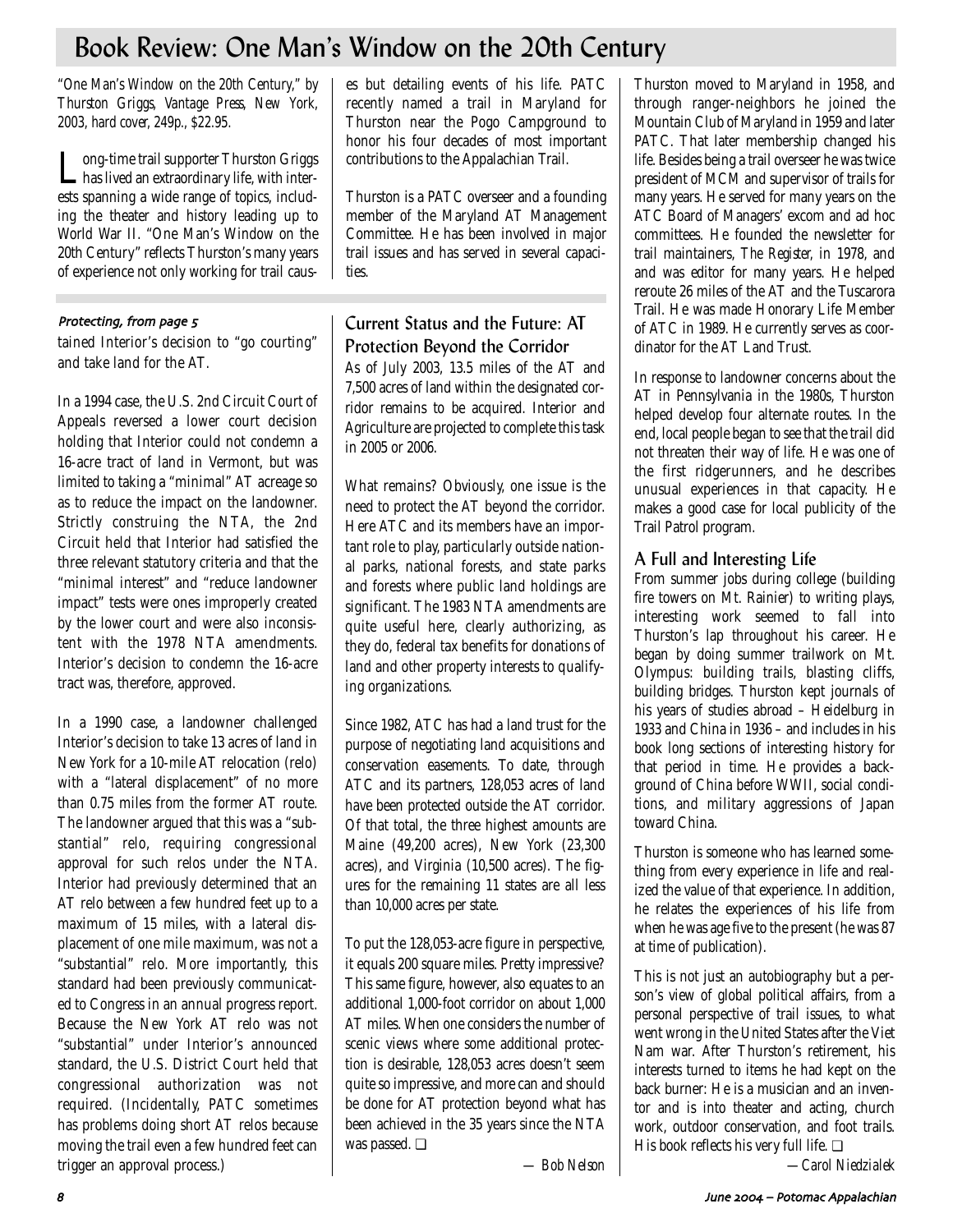## Hams Test Emergency Preparedness

Every year the American Radio Relay League has a competition and drill to test the readiness of amateur radio operators to respond to various types of emergencies. The event is based on the premise, "If there was an emergency, and there was no power, no electricity, how would messages and communication be done?" Thus, every year amateur radio – ham – operators set up emergency facilities and try to talk to each other for a 24 hour period.

In late June 2003, an amateur radio club from Kentucky went to Mutton Top. To begin with, this basic coffee-drinking lot shot arrows with antennas attached high into the trees. Ground rods were pounded in everywhere, and cords, radio sets, Morse code keys, and microphones were scattered on the picnic table, kitchen table, boxes, and loft.

The Kentucky club, with a little help from its Virginia brothers and first-timer rookies to the event, was set to go. Club members operated all equipment on five watts of power (honest – it's less power than a night light). After tabulating that we contacted 37 different states, five foreign countries (I talked with Cuba, allowed on the air by special permis-

sion direct from Castro just for this competition), and well over 1,000 different contacts in the 24-hour period, we sent in the sheets. The result – this small group placed No. 7 IN THE NATION. Of course we know it had lots to do with the location of Mutton Top – high up, no power lines for interference, the stars were out, no sunspots, etc. It probably had to do a little with the antenna structures, people sending Morse code until they fell asleep at the radio, allowing no one more than three hours of sleep, and some very expensive equipment.

On June 26-27, 2004, the Kentucky club is going to be at it again, and again at Mutton Top (why move a good thing). Come on out. Ever talk to someone 2,000 miles away on a radio powered by a couple of AA batteries duct-taped together? It's a great way to see emergency preparedness, get out in the woods, and see some hard-core ham radio operators contacting people throughout the world and experience good, old-fashioned clean fun. If you are lucky, they may even give you an opportunity to make a contact and they usually have a station set up for just that purpose. ❏ *—Thomas C. Jorgensen*

## Volunteers in Maryland Complete Major Trail Relocation: 'Maryland 77'

The "Maryland 77" relocation has finally been installed by the volunteers of the Mountain Club of Maryland and PATC.

"Maryland 77," an ambitious, three-milelong relocation initiative, gets its name from its primary road crossing. In early May, volunteers from PATC and MCM blazed the trail, the finishing touch on this project.

The project was challenging to implement from its inception. ATC was involved in a contentious public debate over the initiative for many years in the late 1980s and the 1990s. All of the pieces came into place in 2003, a flag line was created, and volunteers installed the new AT over the past six months.

Hikers should be aware of the changes northbound at Ensign Cowall Shelter near Wolfsville Rd. and southbound leaving the Warner Hollow area.



The old walk beside the powerline – 0.4 mile long, and a very steep hike over a gas line – is no longer in existence. The new trail runs directly across the powerline.

Additionally, the crossing of Md. 77 was in the immediate vicinity of homes; now the road crossing includes open fields with a couple of homes visible some distance away. The new hiking experience involves wooded rolling grades and open fields with blazed posts.

In the past seven years, the AT experience in Maryland has been enhanced by seven relocations, four of which took the trail off of gravel or paved roadways. ❏

*—Rick Canter, PATC Maryland Manager*



*Hiker's Notebook*

**Common Name**: False Hellebore, Indian Poke, Bugbane **Scientific Name:** *Veratrum viride* (Latin for green [*viridis*] hellebore [*veratrum*])

False hellebore is a perennial that emerges early in the spring as small, bright green spears that open up into striking foliage in wet woodlands and swampy areas.

**Potpourri:** False hellebore is named for black hellebore (helleborus niger), which is native to the mountainous regions of Central and Southern Europe. However, unlike other false variants, it is not so named due to a similar appearance, but rather due to being similarly poisonous. The name hellebore is derived from the Greek *elein*, to injure, and *bora*, food. In France, it is known as *tabac du diable*, devil's tobacco.

False hellebore contains the alkaloids jervine and cyclopamine that cause depressed cardiac activity, a burning sensation in the mouth, and headaches in humans. Although it seldom kills humans as ingestion induces vomiting, it is a big problem for grazing animals, particularly sheep. Pregnant ewes who eat the plant have a statistically higher incidence of having lambs that are either stillborn or that have severe birth defects.

Native Americans used the poison of the "Indian Poke" as a means of selecting tribe members who were the strongest. The one who could tolerate the most poison before becoming sick was thereby identified as the chief. Due to its toxic effects on animals, false hellebore has long been used as an insecticide. "Bugbane" was made from boiling the root of the plant and applying the resultant decoction to the scalp to kill head lice. ❏

—William Needham Visit the Hiker's Notebook Web site at: mwrop.org/W\_Needham/h\_notebook.html.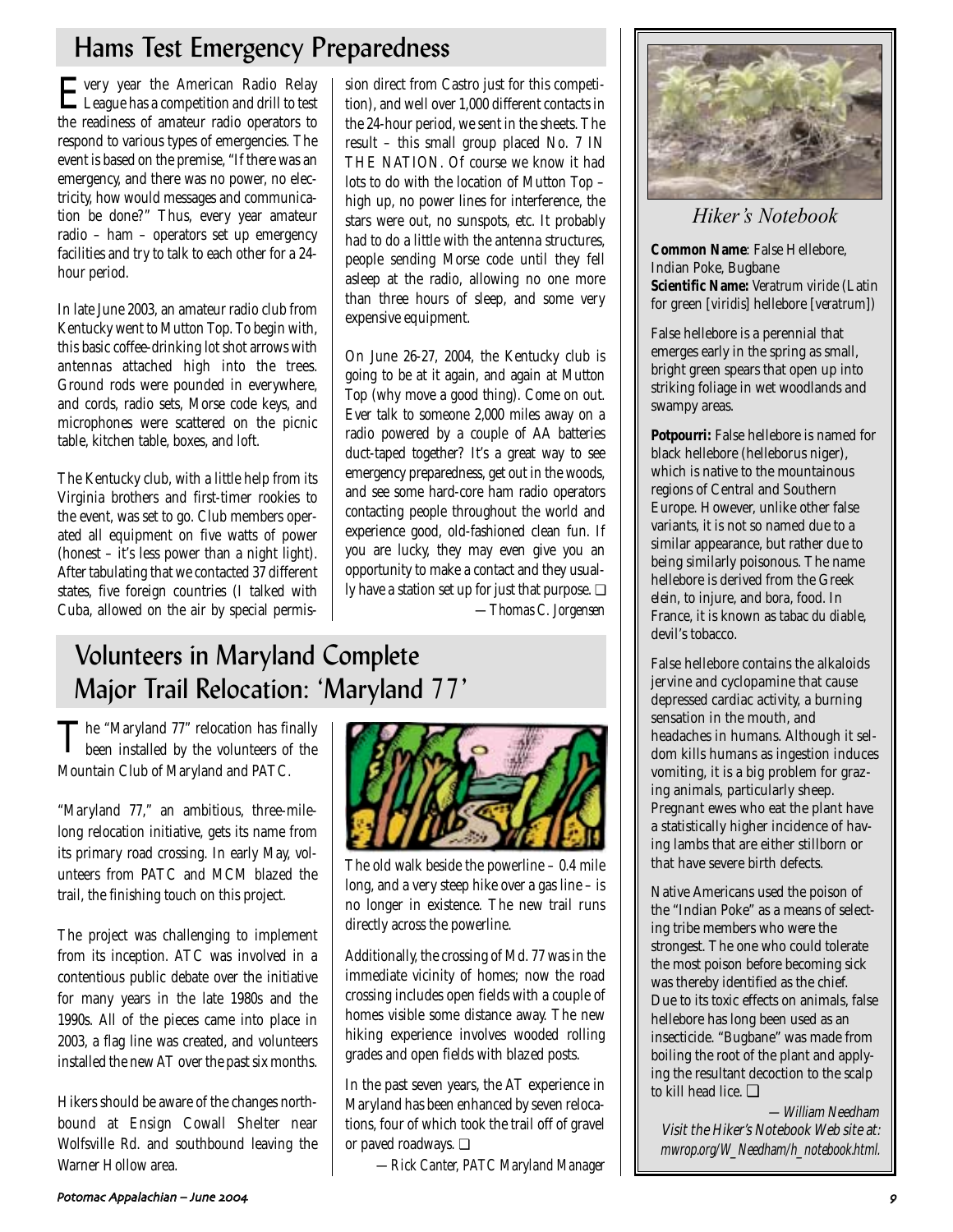## K9 Trailblazers Get Rid of a Mess at Turkey Run Park

## Turkey Run Park Cleanup Report

For our third consecutive year, K9 Trailblazers have adopted Turkey Run Park (www.k9trailblazers.org/turkey\_run/tr\_worktrip\_040304.htm). We provided crews to clean the trails, parking lots, and picnic areas in the park as well as the mile or so of Potomac River shoreline bordering the park. When we clean up other people's trash with our leashed dogs by our sides, the National Park Service sees us as a visible advertisement for "hiking responsibly with dogs." We are a reminder that it's not "dogs" that are the problem in parks, it's irresponsible people.

It was 42 degrees with drizzling rain, but everyone who promised to come did show up to be part of the Potomac Watershed Cleanup, an annual event sponsored by the Alice Ferguson Foundation (www. fergusonfoundation.org).

## This is One Well-Prepared Group

We gathered at 9:00 a.m. for orientation. Site coordinator was Pat with Mickey. After learning a little about the history of the park, we discussed safety procedures and the plan for the day. Everyone was given black bags for trash, blue bags for recyclable plastic bottles, tan bags to double-bag broken glass, work gloves and latex gloves, maps, and chocolate. Reflective vests and special containers for Haz-Mat were given to team leaders, and Blue Dog biscuits were distributed to the dogs. Team leaders Chuck and Lisa, who came without Jester, headed out along the red trail with Nancy and Tester; Becky and Sparky; and Jeanne, who came without Tanka. Then Jeff, who came without Katy, headed down the yellow trail to the river with Jenifer and Gigi; Shirley who came without Princess; and Cheryl who left Oliver and Jess sleeping at home.

Then, for nearly four hours, 10 hard-working volunteers collected trash. Those folks working along the river hauled bags of trash up the steep trails from the river to the collection points. Among the notable items we removed: several hundred beer bottles, the back end of a television set, a set of oars, several pounds of cigarette butts, a basketball,





Part of the clean-up haul gathered in the park.

a racquetball, a hockey ball, some fishing line, a double-bagged dirty diaper that burst its bag (eeeeuuuuwww), and 10 feet of rubber hose. We even found one of the mysterious "blue barrels" that have been washing up along the shores of the Potomac lately. No one knows where they're coming from, or what was in them, so we pulled it up on the shore and marked its location for pickup by the river patrol. In addition to those unusual items, we also picked up many pounds of plastic bottles, food wrappers, and general detritus left by people who don't know or don't care that their trash is a threat to the health of both people and wildlife.

## Dogs Take the Day Off

Although well-behaved, leashed dogs are welcome at K9TB events, most dogs do not enjoy this one, so many of our helpers allowed their canine companions to remain on the couch. But a few brought dogs who thought they were going for a hike and instead found themselves sitting quietly while their owners gathered trash. Sparky, Tester, and Gigi were out on the trails, and Mickey assisted with public relations, trash pickup, and site coordination in Parking Area C1. These canines, whose presence and good behavior help make dogs more welcome in national parks, were the "face" of K9 Trailblazers on Saturday. Thanks to all of them, and their hard-working people!

As a way of showing their appreciation for our help, the National Park Service rangers have offered a special "invitation only" hike during which the people who did the dirty work today will be treated to a guided peek at special places off the trails. They've earned it! K9 Trailblazers has committed to adopting Turkey Run Park next year. We hope to see more old and new friends out there helping with this big job. ❏

*—Pat Fuhrer*

The day begins with an orientation.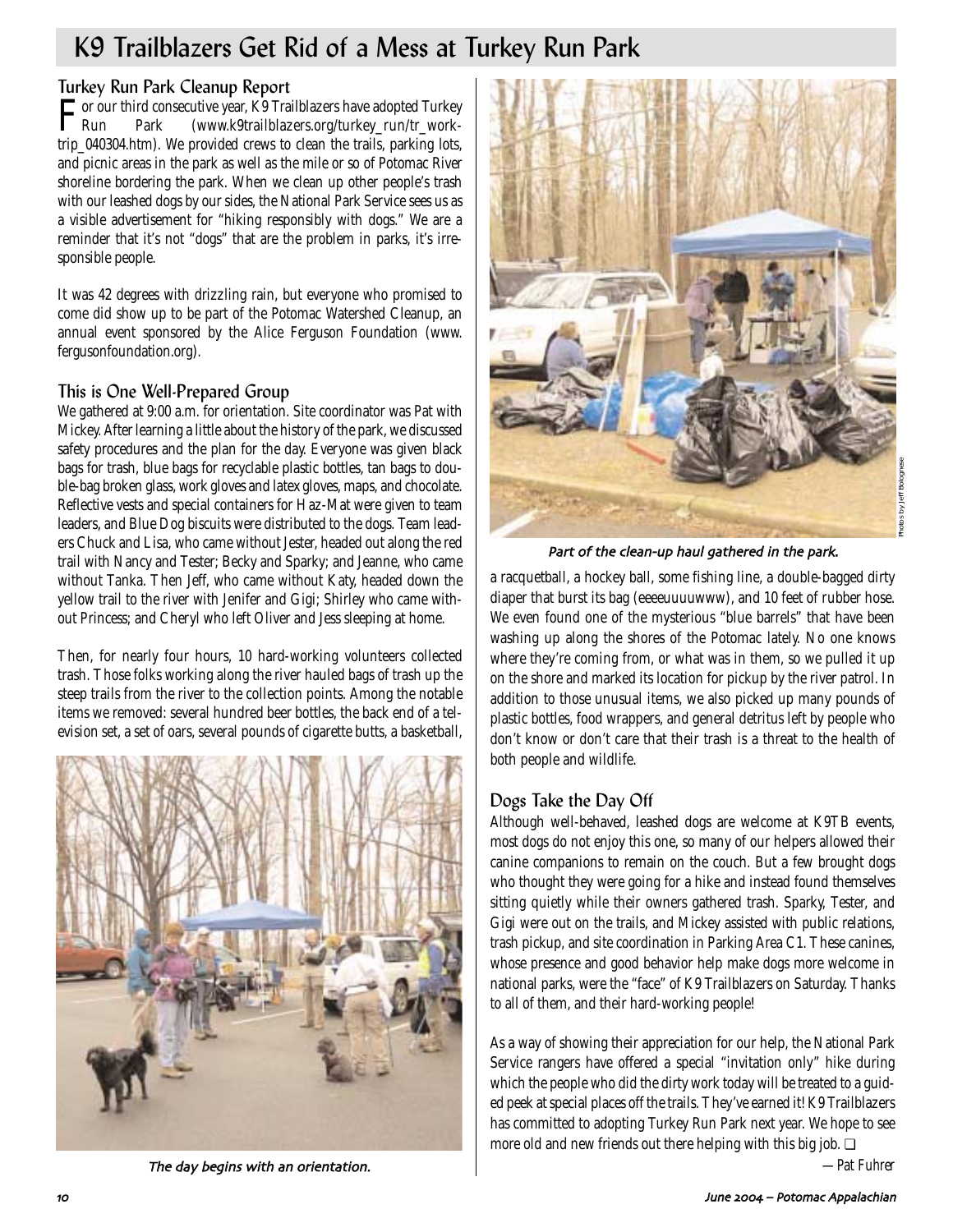## Bob Pickett's Appalachian Nature: Is the Earthworm Our Friend?

I suspect as you read this, the cacophony of cicadas outside is probably<br>reaching its climax. And as the males die, shortly followed by the eggreaching its climax. And as the males die, shortly followed by the egglaying females, a gluttony of food will be devoured by any number of predators. Birds, shrews, foxes, raccoons, opossums, snakes, and frogs, will all soon be satiated with this plethora of protein. Of course, our cats and dogs will have their turn at playing with and eating these easy targets. I would suggest keeping Fido off your new carpet for the first several days of encounters until he has learned when to say when.

Eventually, all of the cicada corpses will be returned to the soil. At that point, the invertebrates, bacteria, and fungi of the soil community get their chance at the grounded gourmet. Included in this community are the 50 to 500 earthworms that inhabit every square yard of soil.

## Venerable Worm Studier

Earthworms are an important part of our environment. In fact, Charles Darwin's last book, "The Formation of Vegetable Mould," published in 1881, was the first methodical study of earthworms. It was referred to as the culmination of his professional activities (at least, according to modern worm scholars). Darwin noted, "It may be doubted whether there are many other animals which have played so important a part in the history of the world." Certainly, earthworms are valuable in their ability to improve soil structure, mix and till the soil, aid in humus formation, and increase the availability of plant nutrients. In fact, Darwin concluded that earthworms brought 18 tons of soil to the surface per acre each year, a figure supported by current studies.

Science is now discovering that all is not well in the soils of North America. Once again, it appears a case of introduced species disturbing the balance that exists among the native community members. An estimated 70 species of native earthworms can be found in the Eastern United States, while about 45 non-native species have been introduced. And, the question is only now being addressed as to the impact of these foreign invaders.

Researchers participating in the All Taxa Biodiversity Inventory in the Great Smoky Mountains National Park have found a region where the duff (or partially decomposed surface leaf layer) was significantly missing. Instead of the rich organic matter that typifies the forest floors of the area, researchers found unusual, squiggling gray Asian earthworms of the genus Amynthas—and a healthy load of their excrement.

The concern of this situation is the loss of the duff layer, with its community of insects and microorganisms. Compared with the more leisurely feeding rate of these smaller organisms, earthworms consume the leaf litter 24 hours a day. They digest it so quickly, that whole populations of microorganisms are at risk of being wiped out in some areas.

## Importance of the Duff Layer

The duff layer is the forest's digestive system. Its microbes and fungi break organic matter down into essential elements such as nitrogen and phosphorus so that plants can absorb them to start the cycle over again. Its entangled litter creates cover and food for larger members of the community: insects, spiders, salamanders, frogs, small mammals, and

migratory birds. A duffless forest floor can't support spring ephemerals like bellworts, trillium, yellow violets, and wild ginger. Instead, exotics such as garlic mustard can muscle in, taking up space and shading out native flowers and tree seedlings.

The impact of introduced worms is best documented in the glaciated regions of the Northern United States. Here, all native worms were removed by the glaciers some 10,000 years ago, being replaced in the past 200 years by European and Asian worms brought in by the early settlers. Prior to the introduction of worms, the ecological communities were based on nutrient-poor, acidic soils. Since their introduction, the worms have added soil nutrients, raised soil pH, reduced soil duff, and removed mycorrhizal fungi necessary for certain plants, including the rare goblin fern found in the Chippewa National Forest of Minnesota. Salamanders have also been notably decreased in numbers, due to the reduced food source formerly found in the duff layer. This, in turn, will have an effect on the predators of salamanders, namely the snakes, shrews, and birds.

So, we ask, are worms our friends or not? And, of course the answer is that it depends on the species and where they are found. Native species tend to be controlled in numbers by natural predators, and thus don't tend to significantly impact the duff layer as do the uncontrolled high number of exotic worms. Perhaps in the garden and agricultural endeavors, introduced worms may prove to be beneficial to one's needs. But in our forests, the more adaptable, non-native earthworms are known to devour the leaf litter that is vital to the healthy functioning of forests in Northern North America, altering soil conditions, enabling the spread of invasive plant species, and changing the food chain for forest animals.

## Worms Multiply, Dispelling Myths

Earthworms belong to the phylum annelida, a word derived from Latin meaning "rings." You'll note that worms are made up of dozens of rings or segments. The phylum includes earthworms and their relatives, leeches, and a large number of mostly marine worms.

Most earthworms are hermaphroditic with both male and female gonads. It is a myth that you can divide a worm in half and have each half grow into a complete new worm. But to some degree, worms can regrow segments that have been cut off. A worm can lose its head, but it'll grow right back as long as too many segments haven't been sacrificed. Each ring or segment on the worm has tiny bristles that help the creature move along the ground or burrow through the soil. There are approximately 4,400 named species of earthworms around the world some measure only about one inch long. The giant earthworm of Australia can measure 10 feet in length and has a girth of up to three inches!

Researchers have broken worms into three categories, largely descriptive of their habits in the soil. These three categories are endogeic, anecic, and epigeic. Endogeic worms are the only ones that actually eat soil; they make lateral burrows in the shallow soil, but rarely come to the surface. Anecic worms, like the non-native night crawlers, dig vertical tunnels up to six feet in depth, and feed at the surface. The epigeic worms, like the "red wigglers," live in the surface soil and duff layers and are used in vermiculture for composting purposes. They are apparently native to North America. <del>❏</del>

*—Bob Pickett*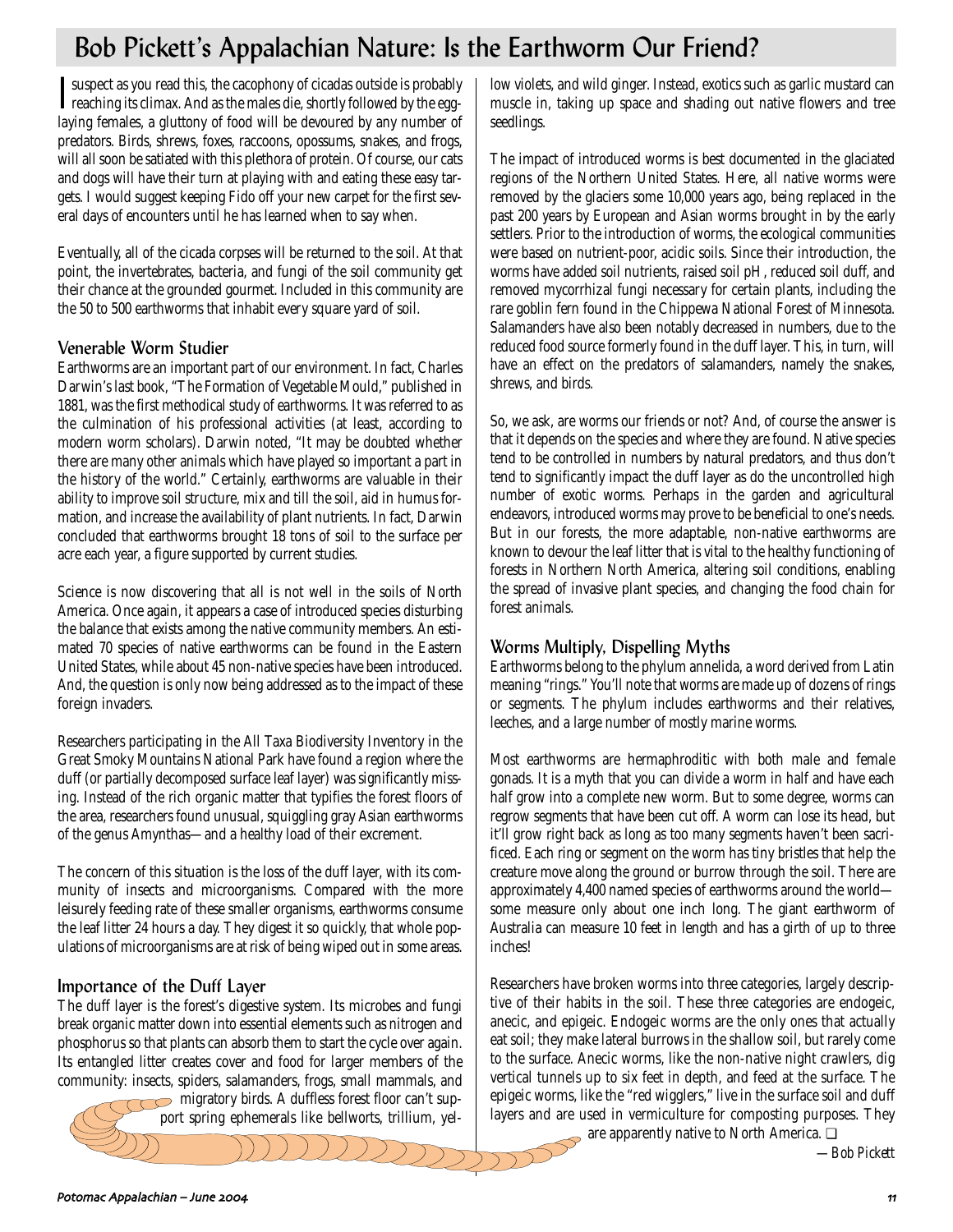#### Charlottesville Chapter

The Charlottesville Chapter hikes every Saturday; summer, winter, and in between. Hikes are usually 8 to 10 miles. We usually maintain trails on the last Saturday of the month. Meet at Sprint parking lot, 2307 Hydraulic Road, at 9:00 a.m., with food and water for the day. The majority of hikes are in the southern and central districts of Shenandoah National Park, with some in the north district and in George Washington National Forest. Our Chapter<br>hikes are posted at www.patc.net/ hikes are posted at www.patc.net/ chapters/char/hikes.html. INFO: Jere Bidwell 434/295-2143 or John Shannon 434/293-2953.

#### North Chapter

The North Chapter of PATC conducts monthly trail work trips on the Maryland and Pennsylvania sections of the AT and on the Pennsylvania sections of the Tuscarora Trail. We also lead hikes on these and other trails. Maryland AT work trips are generally held on the first and third Saturdays – contact Nancy Hammond (mdtrail@yahoo.com) 301/739-0442 for information. Pennsylvania work trips are generally held on the AT on the first Saturday and on the Tuscarora on the third Saturday – contact Pete Brown (peter.brown4@worldnet.att.net) 410/343-1140. Pennsylvania AT work trips also include an optional Saturday evening dinner at the Gypsy Spring cabin. For information on upcoming hikes, contact Chris Firme (bncfirme@innernet.net) 717/765-4833. For general chapter information, contact chapter president Pete Brown or visit the North Chapter home page (www.patc.net/chapters/north/).

#### Northern Shenandoah Valley Chapter

The Northern Shenandoah Valley Chapter sponsors hikes in national and state parks and forests in the Shenandoah Valley vicinity, open to the public, on a monthly basis except during the winter. Hikes are posted in the Forecast. Other activities are in the NSV Chapter Newsletter. For further information contact Lee Sheaffer, (thumpers@visuallink.com) 540/955-0736.

## **Chapters**

#### Southern Shenandoah Valley Chapter

Refer www.ssvc.org or the one linked to the PATC Web site for descriptions of hikes and work trips. We usually hike in the southern and central districts of the SNP and in the GWNF. Contact the listed hike leader for information about a specific event, or contact Michael Seth 540/438-1301.

#### West Virginia Chapter

Chapter meetings at Highacre are on the second Wednesday of Feb., Apr., Jun., Aug., Oct., and Dec. See Forecast for upcoming activities. For information about the chapter or to receive the newsletter, contact Judy Smoot 540/667-2036 or e-mail wvpatc@hotmail.com.

#### Ski Touring Section

The Ski Touring Section has served since 1974 to introduce Washington area residents to crosscountry skiing and to provide cross-country skiing opportunities to experienced skiers. The Section sponsors winter weekend ski trips for all levels of skiers to nearby mountains in Maryland, West Virginia and Pennsylvania, as well as periodic social events year round. INFO: Bert Finkelstein (bertf@erols.com) 703/715-8534.

#### Mountaineering Section

We're a diverse group of local Washington, DC area climbers. Young and old, male and female, crag rat, sport climber, and alpinist, active and armchair types – we all enjoy climbing in its many varieties. We also share common interests in promoting safe climbing, conserving the outdoors, developing new climbers' skills, representing the Washington area climbing community, and having fun! We provide instruction for those wanting to learn the basics – we're not a school, but we can get you started. We go climbing, either locally or further afield, nearly every weekend. In the winter we organize trips to the Ice Festivals in the Adirondacks and the White Mountains for beginning and advanced ice climbers. For further information contact Andy Britton, (tallandyb@aol.com) 703/622-1920, or Mack Muir (MackMuir@edisaurus.com).

#### PATC Hikes

PATC offers organized hikes appealing to the diverse interests of our members. There are K-9 Hikes, which invite you to bring your favorite dog; Family Hikes tailored to kids; Natural History Hikes stalking the fascinating but often elusive flora and fauna of the region; hikes featuring varying levels of difficulty with the Easy Hikers, In-Between Hikers, and Vigorous Hikers; Birding Hikes with experts to help sight and identify our avian neighbors; Historical Hikes tracking little-known structures in Shenandoah National Park; Series Hikes tracing the entire length of the Tuscarora Trail or the trails of Pennsylvania, section by section; Backpacking Hikes traversing the tracts of West Virginia and Southern Virginia; hikes scheduled for weekends; ones scheduled for weekdays; Geology Hikes led by experts from the Smithsonian focused on the unique stratigraphy of our area; Mushroom Hikes with mycologists; Waterfall Hikes to beat the summer heat; and Outreach Hikes to get together with the members of area groups like the Sierra Club or the Congressional Hikers. That is just to name a few. Check out the Forecast calendar and hear updates on the weekly tape (703/242-0965).

### Other Clubs' Hikes

Capital (www.capitalhikingclub.org) and Wanderbirds hike on Saturdays and Sundays, traveling by bus and leaving from downtown, with suburban stops as well. Center Club, Northern Virginia Hiking Club and Sierra Club hike on both Saturdays and Sundays using carpools, which often leave from a suburban Metro stop. Schedules are available at PATC Headquarters and are published in area newspapers on Fridays. The schedule of West Virginia Highland Conservancy outings in the Monongahela National Forest and surrounding areas is on their web site at www.wvhighlands.org.

## KEY to Forecast Activities

All events are marked for easy identification. Late changes or cancellations are listed on the weekly information tape (703/242-0965), which is updated on Sunday evening for the following seven days. The Forecast can also be<br>found on PATC's Web site at PÁTC's www.patc.net/activities/forecast.html.

- **\*** Hiking Trips
- \* Backpacking Trips
- $\mathcal{R}$  Trail Work Trips
- **i** Cabin/Shelter Work Trips
- **A** Ski Trips
- Special Events
- $\blacksquare$  Meetings
- $\varnothing$  Classes
- $\hat{}$  $\hat{}$  $\hat{}$  $\hat{}$

Note to all hike leaders: Please ask nonmembers on your hike if they would like to join PATC, then get names and addresses so a club volunteer can send them information packets. Thanks!

#### Meetings

Meetings are held at PATC HQ, 118 Park Street, S.E., Vienna, VA unless otherwise noted.

#### New Members (PATC) – First Wednesday

7:30 p.m. Curious about the club? Want to learn more? The best way is to attend a New Members meeting (but you don't have to be new to qualify). Attend the meeting and find the mysteries of PATC revealed in full. Refreshments will be served. Directions to PATC: Take Rt. 123 into Vienna, Va. and turn east on Park St. (Rt.675) to 118 Park St. on your left. INFO: Jane Thompson 301/565-6704 x208.

### Mountaineering Section – Second Wednesday

8:00 p.m. – We meet every month unless noted in the Forecast. INFO: Mack Muir (MackMuir@edisaurus.com)<br>703/960-1697 or PATC's Web site: 703/960-1697 or PATC's Web site: www.patc.net/chapters/mtn\_sect.

#### Shenandoah Mountain Rescue Group

Business meeting - Last Tuesday of each month, 7:30 p.m. INFO: Doug Sigman (join@smrg.org), 703/255-5034, or www.smrg.org.

### PATC Council – Second Tuesday Meetings

7:00 p.m. sharp. The PATC Council meets every month to conduct business of the club and once a year for a Dinner meeting. All members are welcome. Come see how we make decisions about your club. INFO: Wilson Riley (wriley@patc.net) 703/242-0693 x11.

### Trail Patrol – First Tuesday

7:30 p.m. Trail Patrol volunteers are PATC's goodwill trail ambassadors to the hiking public. They provide a visible, reassuring presence on the trails, educating the public on good hiking practices, minimum impact hiking, and camping ethics. Patrol members are trained in land navigation, emergency procedures, radio communications, and personal equipment. All patrol volunteers are also expected to become certified in a recognized basic first aid course. Some equipment and uniform items are provided upon completion of training. INFO: Holly Wheeler (trailpatrol@patc.net) 301/486-1598, or see our section in PATC's Web site: www.patc.net/volunteer/trailpatrol.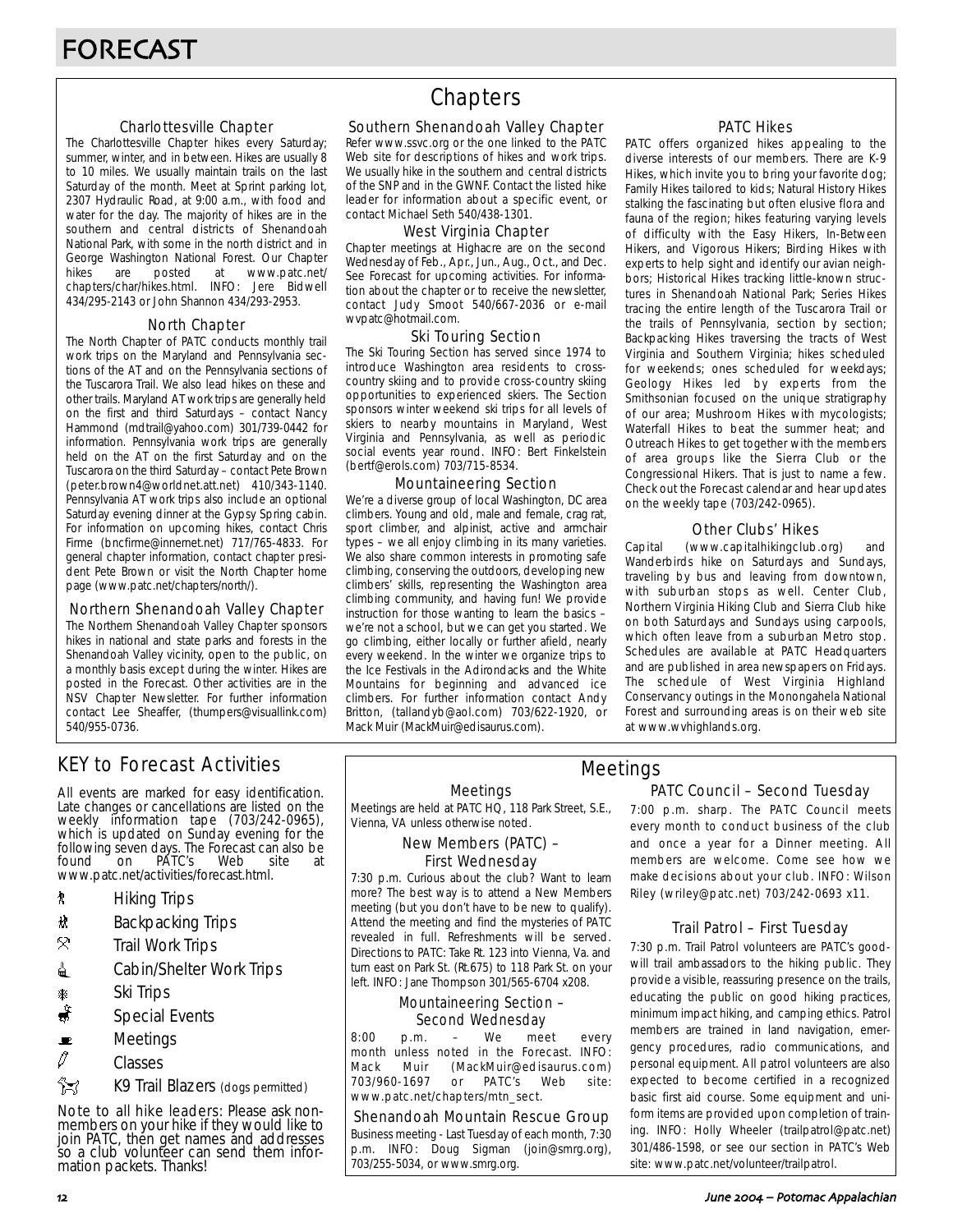## **FORECAS**

## **JUNE**

#### 1 (Tuesday) DEADLINE - July Potomac Appalachian Material due to editors

5:00 p.m. All items for the next issue of the newsletter due. Send Forecast events to PA-Forecast@patc.net and all other articles to the editor at lindashannonb@mac.com. NOTE: Do not send photos or articles to headquarters. E-mail for address.

#### 1 (Tuesday) ` HIKE - Family Hike Potomac Heritage Trail, VA

Near 495 and George Washington Parkway. Join us for a three-mile, out-and-back hike along this beautiful, rugged section of the Potomac Heritage Trail. Great rock scrambling for little kids and, if the water is low, we'll get close to the river and throw rocks in the water. The trail is right along the Potomac River, and not stroller friendly. We will hike to a waterfall from a feeder stream. INFO: Lauren Lang (at94L@netzero.net) 703/631-9278.

#### 1 (Tuesday)

### ` HIKE - Vigorous Hikers

Central District, Shenandoah National Park, VA A chance to view laurel in season, by ascending the Jones Mountain Trail to Bear Church Rock, continuing to Cat Knob, returning on the Fork Mountain, Staunton River Trail with options up to 18 miles and 4300 feet of elevation gain. INFO: Chris Nolen (chrishiker@erols.com) 301/469-8931.

1 (Tuesday)

Trail Patrol, 7:30 p.m.

### 2 (Wednesday) a CLASS - Hiking, Rafting Grand Canyon (REI) Baileys Crossroads, VA

7:30 p.m. Author Tom Martin, Co-Director of River Runners for Wilderness, will update East Coast boaters on the controversial Colorado River Management Plan (CRMP) now in progress for Grand Canyon National Park, and how this plan will affect the boating public. Tom will illustrate his talk with a slide show on the Grand Canyon based on his books, Day Hikes From The River: A Guide to 100 Hikes from Camps on the Colorado River in Grand Canyon National Park and Guide To The Colorado River In The Grand Canyon. The free slide show will be open to the public and features beautiful vistas illustrating Grand Canyon hikes you can do from the river and exciting river running shots. INFO: Mark Nelson (mnelson@rei.com) 703/379-9400.

#### 2 (Wednesday) ` HIKE - Easy Hikers Jug Bay, Patuxent River Park, MD

Meet at 10:15 a.m. in the parking lot near the park office. 5-mile hike preceded by 1-1/2 hour cruise on the Otter with park naturalist. Boat capacity is 20 passengers. Directions from Capital Beltway (I-495) take exit 11 going SE on Pennsylvania Avenue (MD 4) 6.2 miles to cut-off for Crane Hwy. Bear right 0.2 mile to fork. Bear left 1.8 miles to US 301 and ease right 0.6 mile to Croom Road (MD 382). Turn left 3.1 miles to Croom Airport Road, then turn left 2.1 miles to park entrance road and left again 1.6 miles to park office. Total travel distance 15.6 miles from Beltway. Bring lunch and water. INFO/RSVP for boat ride John or Suzanne Kominski 703/751-3026; hike leader, Henry Shryock.

#### 2 (Wednesday) ` HIKE - Midweek Hikers Location to be determined

The PATC Midweek Hikers carpool each Wednesday from the Washington DC area to trailheads. Hikes are at a moderate pace and about 8 to 12 miles in length with varied elevations. Current information, including meeting place ant time, leaders name and phone number, and a detailed description of the hike are available on the PATC Activities Recording 703/242-0965.

### 2 (Wednesday)  $\mathbf{\dot{F}}$  MEETING - New Members (PATC), 7:30 p.m.

#### 3 (Thursday) ` HIKE - In-Between Hikers Langley, VA

Scotts Run to Turkey Run Park and return. A mod/fast 10 miles over varied terrain and several stream crossings. Boots recommended. Joint hike with Sierra Club MWROP. From I-495, Exit 44, go W. on Va 193 (Georgetown Pike) 0.6 mi to Swinks Mill Road, turn right. into main parking area. Starts 10:00 a.m. Bring lunch/water. No pets. INFO: Henri Comeau (henricomeau@aol.com) 703/451-7965.

## $4 \times 5$  (Friday - Saturday)<br>
SPECIAL EVENT - NSVC Retreat Massanutten, VA

Northern Shenandoah Valley Chapter. This is another of our quarterly retreats at Glass House where we will hike, eat, and relax in a place where the view is great and the relaxing easy. Get away from the crowds to a place that is cool and you are among friends. INFO: Lee Sheaffer (thumpers@visuallink.com) 540/955-0736.

## 5 (Saturday) ` HIKE - Family Hike - National Trails Day Great Falls National Park, VA

Come learn about John Muir and the important contributions he made to our country and society. This hike is intended for school aged children and their parents. Children will participate in handson activities while hiking a three mile circuit. The hike is from 10:00 a.m. to 1:00 p.m.. This hike is limited to six children plus their parents. INFO: Jennifer Chambers at Extracurricular ETC. (jpckjkkc1@ starpower.net) 240/893-1347 to sign up for this hike.

## 5 (Saturday) ` HIKE - NSVC **Appalachian Trail, VA**

Join NSVC for another in our series of hikes along the AT north of the SNP. Come and enjoy the views and wonder of nature as spring turns into summer. INFO: Lee Sheaffer (thumpers@ visuallink.com) 540/955-0736.

## 5 (Saturday)<br>SPECIAL EVENT - National Trails Day Shenandoah National Park, VA

Trail Patrol, in partnership with SNP, will sponsor Beyond the Trailhead, an opportunity to leave your car behind and experience the outdoors through hiking and backpacking. Join us for guided hikes, activities, information tables, displays, and games to learn more about safe and responsible enjoyment of the natural world. Events will be held throughout the day at the Byrd Visitor Center at Big Meadows. Admission is free and open to the public (normal park entrance fees apply). INFO: (www.patc.net/activities), (trailpatrol@patc.net). See ad on page 7 in this issue for more information.



## 5 (Saturday)<br>SPECIAL EVENT - Volunteer Day Bluemont, VA

Trails and Health: A Natural Connection. Visit Bears Den to participate in the nationally organized day to celebrate trails. Bring your outdoor gloves and sturdy shoes for a couple hours of work on the trails. 10:00 a.m. - 12:00 p.m. INFO: Rob Carey (rcarey@blueridgecenter.org) 540/554-8708.



### 5 (Saturday) . TRAIL WORK TRIP - Rock Creek Park Washington, DC

(8:15 - Noon). This is our National Trails Day extravaganza. Sometimes we work hard and sometimes we ease up and enjoy the great trails of Rock Creek Park. Meet at the Rock Creek Nature Center located south of the Military Road NW park entrance. INFO: Mark Anderson (dc.trails@ verizon.net) 202/462-7718, or Ranger Ken Ferebee at 202/895-6221.



## 5 (Saturday) . TRAIL WORK TRIP - PHT (REI) Riverbend Park, VA

8:30 a.m. - 2:30 p.m. Celebrate National Trails Day with the Fairfax County Park Authority, the Potomac Conservancy and REI. Join us for a day of trail restoration at Riverbend Park along the Potomac Heritage Trail. We'll be constructing a relocation to take a 100-yard section of trail out of eroded flood plain. The work will include a variety of tasks from clearing brush to stone construction. Tools will be provided, but volunteers with pruning shears, shovels, or other trail tools are invited to bring them. Groups and families are welcome, but no pets. Registration is necessary to ensure we have proper tools and materials. INFO: Mark Nelson (mnelson@rei.com) 703/379-9400.



### 5 (Saturday) . TRAIL WORK TRIP - South Mountaineers Appalachain Trail, MD

The Trail House of Frederick, Md., is sponsoring the South Mountaineers' National Trails Day event for a fourth consecutive year. Thanks to Clyde and Gerry Hicks of the Trail House for their kind support of our efforts. We will work with vigor on the AT through the mid-day. As usual on Trails Day, volunteers are treated to a supper and social after the event in Washington Monument State Park. Join us for this special event. INFO: Nancy Hammond (mdtrail@yahoo.com) 301/739-0442.

## 5 (Saturday) . TRAIL WORK TRIP - Yankee Clippers

**Appalachian Trail, PA** Set a good example and join the North Chapter trail crew for a National Trails Day work trip.

We will meet at US 30 and PA 233 at the parking lot of Caledonia State Park. Departure 9:00 a.m. sharp. INFO: Pete Brown (peter.brown4@worldnet.att.net) 410/343-1140.

## 5 - 6 (Saturday - Sunday)<br>LacaBIN WORK TRIP - Rock Springs Central District, Shenandoah National Park, VA

No more 60 lb. bags of rocks 0.3 miles down the path. All we need is to put the bunks and inside of the cabin back. May clean up Pocosin. Sleeping at both places. INFO: Thomas C. Jorgensen (hairatheart@aol.com) 540/456-4760 (home) 540/248-7009 (work).

### 5 - 6 (Saturday - Sunday) a CLASS - Overseer Workshop Central District, Shenandoah National Park, VA

New or prospective trail overseers are encouraged to join the Blue and White Crew for our annual trail overseers workshop. Sessions will be led by trail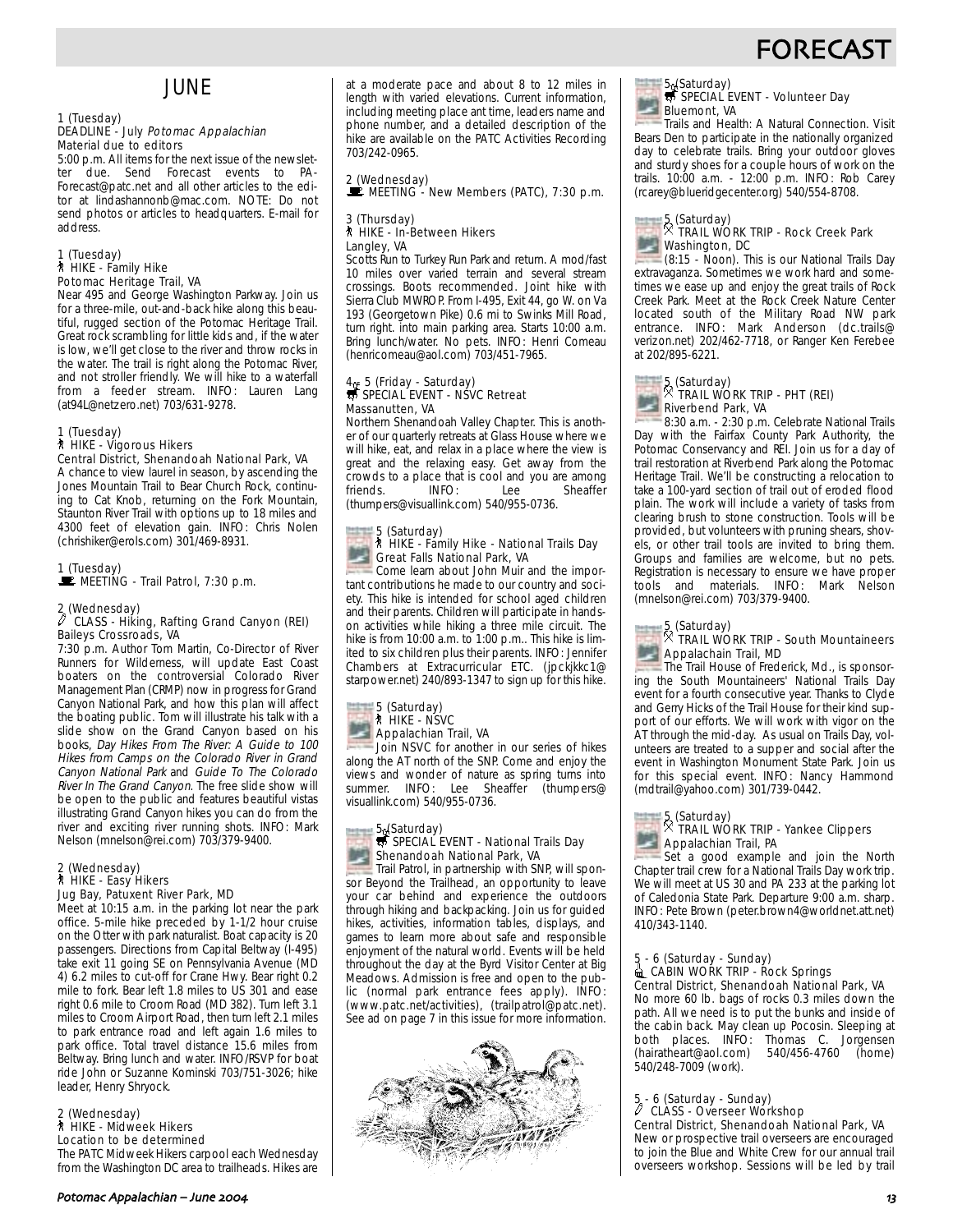# FORECAST

maintenance professionals from SNP and crew leaders from the PATC. There is a \$20 registration fee, which will cover lunch and dinner on Saturday and breakfast and lunch on Sunday. Workshop participants will be able to camp at the Pinnacles Research Station. The workshop fills early every year. INFO: Kerry Snow (kerry@trailcrews.net) 301/345-9408. See ad on page 7 in this issue for more information.

## 5 - 6 (Saturday - Sunday) a CLASS - Wilderness First Aid (WSC) Alexandria, VA

A program of the Wilderness Safety Council, this eighteen-hour class includes classroom study, hands-on practice, and results in a two-year certification. The cost is \$160. Registration is limited to 25 people. INFO: Christopher Tate 703/836-8905.

## 6 (Sunday) ` HIKE - NSVC Appalachian Trail, Northern VA

Northern Shenandoah Valley Chapter. Hike from US 522 to Terrapin Station. Is this the end or the beginning? Storyteller gives no choice; his job is to inform, not to master. Intrigued? Go on the hike. INFO: Lee Sheaffer (thumpers@visuallink.com) 540/955-0736.

#### 6 (Sunday) . TRAIL WORK TRIP - WV Chapter Frederick, MD

Meet at the Nature Center at 10:00 a.m. Gambrill State Park. WV Chapter of PATC. Continuation of ongoing trail maintenance projects on the Black Locust trail. INFO: Dave Jordahl (dave.jordahl@askdep.com ) 240/777-7741 or Eric Creter 301/293-4170.

## 7 <sub>t</sub>(Monday)<br>**s**SPECIAL EVENT - Reservation Desk Vienna, VA

Take this opportunity to be one of the first to use our new computer reservation system. Beginning this evening you may make a reservation for 2 months in advance - and even more if you have volunteered this year. Reservation desk is open at 7:00 p.m. Don't get left in the dirt on this historic occassion! INFO:<br>Pat Fankhauser (pfankhauser@patc.net) (pfankhauser@patc.net) 703/242-0315.

## 7, 19 - 20 (Monday, Saturday - Sunday) a CLASS - Leave No Trace PATC headquarters and SNP

Leave No Trace (LNT) Trainers Course will be held in a two-part series. The classroom instruction (introduction and planning) will be held Monday evening 7:15- 9:45 p.m. The field experience will be a backpacking trip in the SNP. Instructors will be LNT Masters from Trail Patrol. The goal is to enhance skills and ethics and to gain confidence in teaching LNT to others. Pre-registration required, space is limited. Fee: \$30 INFO: Anniell Miller (amill1@yahoo.com) 703/250-8113 (before 11:00 p.m.).

#### 8 (Tuesday) ` HIKE - Family Hike Great Falls Park VA

Celebrate National Trails Day (3 days late), we will be leading two concurrent scavenger hunt hikes. One will be a more rugged 4 mile hike along the beautiful River Trail. The other will be a joggingstroller passable 2-mile hike along the scenic Matildaville and Carriage Trails. Bring nuts, dried fruit, or whatever you like to contribute to a group GORP. We will picnic along the way. Designed for families with young children, all ages welcome. INFO: Lauren Lang (at94L@netzero.net) 703/631-9278 or Jennifer Chambers (jpckjkkc1@ starpower.net) 301/588-1716.



#### 8 (Tuesday) ` HIKE - Vigorous Hikers North District, Shenandoah National Park, VA

Begin with the scenic ascent up Little Devils Stairs, to the Sugarloaf Trail to inspect the laurel in season, travel the AT to the Tuscarora, the Elkwallow Trail to the AT, then descend the Piney Branch Trail and the Hull School Trail for 4000 feet and 17 miles. INFO: Chris Nolen (chrishiker@erols.com) 301/469-8931.

### 8 (Tuesday)  $\mathbf{\mathbf{\mathbf{\mathbb{R}}}}$  MEETING - PATC Council, 7:00 p.m.

#### 9 (Wednesday)<br>
<sup>2</sup> CLASS F CLASS - Food for the Trail (REI) Baileys Crossroads, VA

7:30 p.m. When planning a trip, have you ever wondered whether your only choice is between food that tastes like cardboard or meals that cost as much as eating in a fine restaurant? Then this is the clinic for you. Wilderness guide, Marian Marbury, of Adventures in Good Company, will cover considerations in meal planning, essential items to bring, shopping at your food co-op or supermarket, how to save money, and when to make the more expensive choices. We'll also point you to some recipe resources on the Internet. INFO: Mark Nelson (mnelson@rei.com) 703/379-9400.

#### 9 (Wednesday) ` HIKE - Easy Hikers Annandale, VA

Wakefield (Audrey Moore) and Long Branch Valley Stream Parks. Five miles on dirt trails. Meet at Wakefield Park. Directions: Beltway exit 54A, Braddock Road West then 1/8 mile right to park entrance road and first parking lot on left. Bring water. No pets. Starts at 10:15 a.m. Lunch at nearby Kilroy's restaurant. INFO: Henri Comeau (henricomeau@aol.com) 703/451-7965.

#### 9 (Wednesday) ` HIKE - Midweek Hikers Location to be determined

The PATC Midweek Hikers carpool each Wednesday from the Washington DC area to trailheads. Hikes are at a moderate pace and about 8 to 12 miles in length with varied elevations. Current information, including meeting place ant time, leaders name and phone number, and a detailed description of the hike are available on the PATC Activities Recording 703/242-0965.

#### 9 (Wednesday)

MEETING - Mountaineering Section, 8:00 p.m.

## 9 (Wednesday)<br>■ MEETING - West Virginia Chapter, 7:00 p.m. Highacre Cabin, Harpers Ferry, WV

#### 12 (Saturday)<br>X That . TRAIL WORK TRIP - Bears Den Bluemont, VA

10:00 a.m. to 12:00 p.m., lunch served after work. Clear invasive plants and vines along the Bears Den trails to clear the ground for new oak seedlings. Or climb down the Bears Den Rock Overlook on the Appalachian Trail to help clean up trash. Bring gloves, appropriate clothing, and water bottle. RSVP with Rob Carey, Bears Den manager (info@bearsdencenter.org) 540/554-8708 INFO: (www.bearsdencenter.org).

#### 12 - 13 (Saturday - Sunday) **E** CABIN WORK TRIP - Rock Springs Central District, Shenandoah National Park, VA

No more 60 lb. bags of rocks 0.3 miles down the path. All we need is to put the bunks and inside of the cabin back. May clean up Pocosin. Sleeping at both places.Get off your duff and let me know when you can help out. \$10/weekend/person for the 3 meals. Need cooks. Need workers. Need<br>help UNFO: Thomas C. Jorgensen help. INFO: Thomas C. Jorgensen (hairatheart@aol.com) 540/456-4760.

## 12 - 13 (Saturday - Sunday)<br><sup>X</sup> TRAIL WORK TRIP - Cadillac Crew Ovoka farms, Appalachian Trail, VA

AT between I-66 and Rte. 50. Join the Crew as we continue work on the Ovoka Farms AT relocation project. The relocation, on land recently purchased by the ATPO, will provide open areas and views to the east. Bring water and a lunch for Saturday noon. Community dinner on Saturday night. Overnight at<br>project site. INFO: Trudy Thompson site. INFO: Trudy Thompson (going2home2@yahoo.com) 703/938-3973 or Jon Rindt (jkrindt@shentel.net) 540/635-6351.

### 13 (Sunday)<br>┆ HIKE - Wolf Chimney Cat Rocks Circuit Thurmont, MD

Join us for this moderate-to-strenuous 10.6 mile circuit in Maryland's Catoctin Mountains. In addition to the spectacular summer vistas from the three rock outcroppings, we'll see Cunningham Falls as well. Total elevation change is approximately 1200 feet. We tried to do this hike in February, but had to cancel due to icy trail conditions. I don't anticipate any ice this time! USGS Quad: Blue Ridge Summit, MD. Contact Vince Ferrari (ferrari3@ix.netcom.com) 301/249-2210.

### 13 (Sunday) . TRAIL WORK TRIP - South Mountaineers Appalachian Trail, MD

Enjoy creative gardening with the South Mountaineers Trail Crew; making a difference and getting away from the city. 9:00 a.m. Please bring lunch water and gloves; expect to hike 1-4 miles and work into the afternoon. INFO: Nancy Hammond (mdtrail@yahoo.com) 301/739-0442.

### 15 (Tuesday)

#### ` HIKE - Family Hike, Ellanor Lawrence Park Chantilly, VA

Come on out and explore the textures of the natural world. We will head out with paper and crayons to collect rubbings of different textures along our hike. This hike will wind through the woods, along a small stream, and down to a pond. We'll hike about 3 miles. The trail is jogging-stroller passable. Designed for families with young children, all ages welcome.<br>INFO: Lauren Lang (at94L@netzero.net) Lauren Lang (at94L@netzero.net) 703/631- 9278.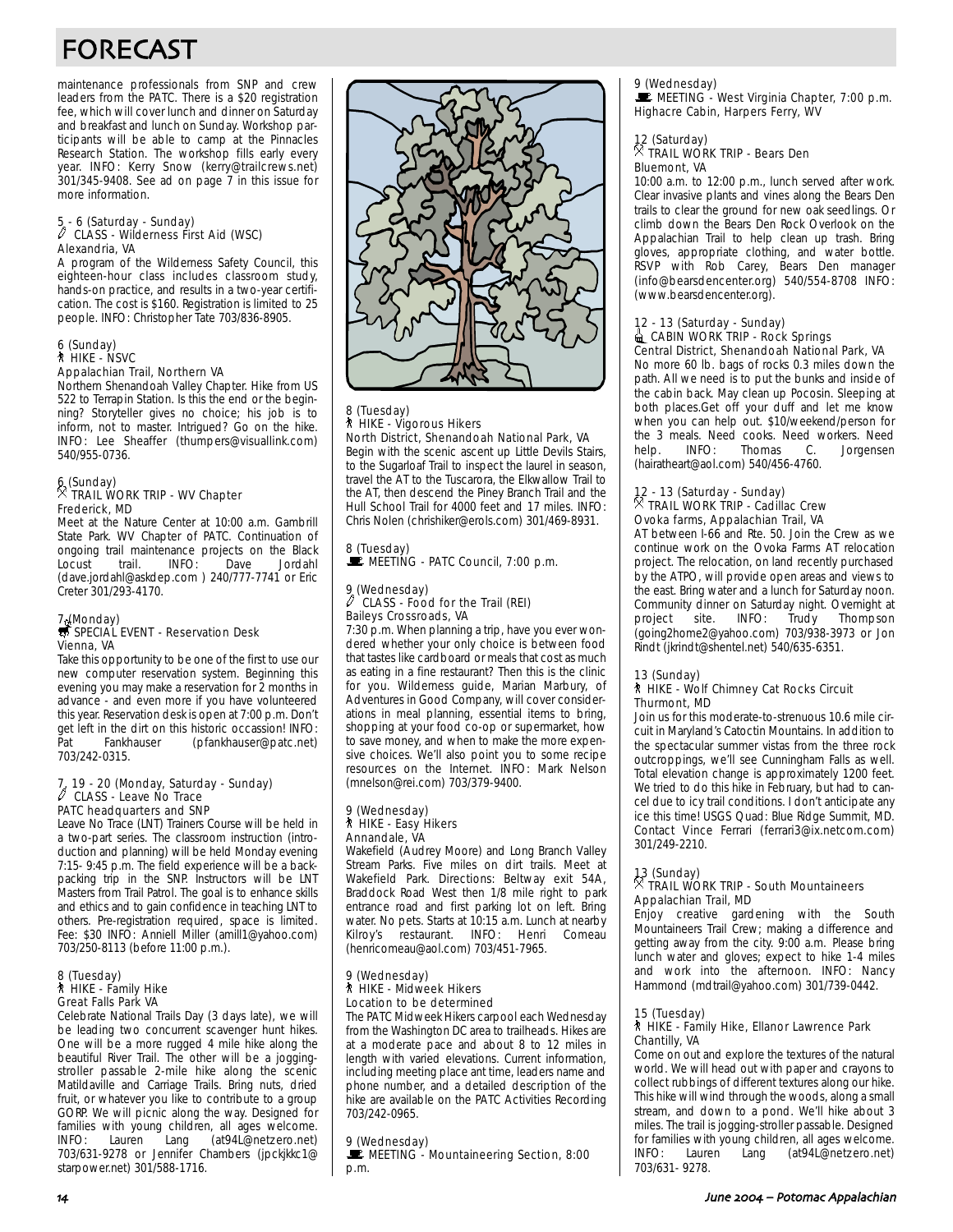## **FORECAS**

## 15 (Tuesday) ` HIKE - Vigorous Hikers South District, Shenandoah National Park, VA

Brown Mountain Overlook - Brown Mountain Trail, Big Run Portal Trail, Patterson Ridge Trail, AT, 13 miles 3000 feet with options for longer hike. INFO: Chris Nolen (chrishiker@erols.com) 301/469-8931.

#### 16 (Wednesday) ` HIKE - Easy Hikers Cedarville State Forest, MD

Four-mile, easy circuit hike with optional two-mile extension. From beltway exit 7, south on MD route 5 (Branch Ave.) merging with US 301 after 10 miles. Then stay in left lane for 1.8 miles to traffic light, Cedarville Road. Turn left, continue 2.4 miles to state forest sign at intersection with Bee Oak Road. Turn right, proceed 1 mile to meeting place outside forest office at 10:15 a.m. Entrance fee \$4.00 per car. Bring lunch and water. INFO: Paul Van Order 703/536-4378.

#### 16 (Wednesday) ` HIKE - Midweek Hikers Location to be determined

The PATC Midweek Hikers carpool each Wednesday from the Washington DC area to trailheads. Hikes are at a moderate pace and about 8 to 12 miles in length with varied elevations. Current information, including meeting place and time, leaders name and phone number, and a detailed description of the hike are available on the PATC Activities Recording 703/242-0965.

## 19 (Saturday) a CLASS - Butterfly Field Day Shaver Hollow, VA

Rain date, Sunday, June 20. Darwin and Eileen Lambert's property, which includes the Tulip Tree cabin, is a wonderful location for the study and search of butterflies. Our expert guest leader is entomologist Clyde Kessler. Clyde is currently finishing his book, Butterflies of the Blue Ridge, while conducting research at Virginia Tech. The format for this field day includes a morning session devoted to learning about the natural history of butterflies, followed by an afternoon identifying butterflies we may see or catch. INFO: Bob Pickett 301/681-1511.

### 19 (Saturday) ` HIKE - WV Chapter

North District, Shenandoah National Park, VA Front Royal, Va., section 2. Gravel Springs Gap to Thornton Gap; 14 miles. INFO: Dave Jordahl (dave.jordahl@askdep.com) 240/777-7741.

## 19 (Saturday) . TRAIL WORK TRIP - South Mountaineers Appalachian Trail, MD

The twelfth of 23 South Mountaineers work events this year. Join our volunteer crew, enjoy the peace of the woods and go home happy if tired. Please bring lunch, water and gloves and meet us in Frederick County, Md., at 9:00 a.m. Expect to work into the afternoon and hike 1-4 miles. INFO: Nancy Hammond (mdtrail@yahoo.com) 301/739-0442.

## 19 (Saturday) . TRAIL WORK TRIP - Yankee Clippers Tuscarora Trail, PA

INFO: Pete Brown (peter.brown4@worldnet.att.net) 410/343-1140.

## 19 - 20 (Saturday - Sunday)<br>M BACKPACKING - Dolly Sods Wilderness Monongahela Natl. Forest, WV

Enjoy an early summer backpack in the unique, lush, cooler environment of this wilderness area. We'll hike 8-9 miles or so on Saturday and a little less on Sunday. Dolly Sods is just due west of Petersburg, WV., and driving time should be less than in the past with at least one section of Corridor H, the new interstate, now open. Depart Friday evening. INFO: John Koutze, 703/846-9207.

## 19 - 20 (Saturday - Sunday) . TRAIL WORK TRIP - Acme Treadway Co.

## Gore, VA

Ever get a tune in your head and can't get rid of it? Listen closely: could it be that the refrain you hear is that bluegrass cross-over, O' the Tuscarora Big Blues? Well, anyway, our Crew is set to continue construction of a public access trail to the Tuscarora Trail north of The Pinnacles shelter on Saturday. We will meet for breakfast at 8:30 a.m. in the Hayfield Family Restaurant on US Route 50; we will camp overnight near the work site. Space on the Crew fills up quickly. INFO: Don White (jamesrivercom@ comcast.net) 804/795-2914 (by June 16).

#### 19 - 20 (Saturday-Sunday)  $\%$  TRAIL WORK TRIP - Mediterranean Hoodlums North District, Shenandoah National Park, VA

Buon giorno! - An invitation is extended to all to come on out and join the Hoodlum's Mediterranean trail worktrip in June! The North District Hoodlums Trail Crew works on the Appalachian Trail and Blue-Blazed Trails in that section of the park. We work hard and enjoy the fruits of our labor afterwards via the theme meal and good company at a facility within the park. Newcomers are always welcome. Come for the day, stay for the evening meal, camp out overnight in SNP – lots of options. We meet at Piney River Ranger Station, MP 22 on Skyline Drive, at 10: a.m. on Saturday morning. INFO/RSVP: George Walters (gjwalters@starpower.net) or 410/426-2724.

#### 20 (Sunday) ` HIKE - North Shenandoah Valley Chapter Appalachian Trail, VA

Another Sunday Coffee hike and another in our series on the AT between Harpers Ferry and SNP. Come see the forest transition from spring to summer and views of the Shenandoah Valley. INFO: Lee Sheaffer (thumpers@visuallink.com) 540/955-0736.

#### 22 (Tuesday) ` HIKE - Family Hike Rock Creek Park, DC

Come join us for a kid-friendly circuit hike in Rock Creek Park. The trail is mostly jogging-stroller passable with a few steps and steep hills to navigate. We will hike past the horse stables and then down along the Creek, where we will have a picnic lunch. Afterwards we can visit the nature center. INFO: Jennifer Chambers(jpckjkkc1@starpower.net) or 301/588-1716.



# 22 (Tuesday) ` HIKE - Vigorous Hikers

George Washington National Forest, VA

Runkles Gap, South Massanutten Mountain. This year we will ascend pretty Morgan Run returning via Fridley Gap on the Massanutten South Trail and the Boone Run Trail. About 15 miles, 3000 feet. climb. INFO: Chris Nolen (chrishiker@erols.com) 301/469-8931.

#### 23 (Wednesday)<br>2 CLASS a CLASS - Hiking the Remote Sierra (REI) Baileys Crossroads, VA

For those who want to venture into something more challenging and remote than the Appalachians offer, Michael Glagola will share his experience from several extended hikes in the Sierra. He will discuss remote locations such as Tower Peak, Benson Lake, Red Peak Pass, and the Ottoway Lakes amongst other locations. Michael will cover necessary planning, useful information sources, transportation (how to get there without renting a car), backcountry regulations unique to the Sierra, essential equipment, and how the conditions in the Sierra make it a distinctly different experience from the east coast. This highly interactive session will include pictures from some of the locations he has visited over the years. INFO: Mark Nelson (mnelson@rei.com) 703/379-9400.

### 23 (Wednesday)

#### ` HIKE - Easy Hikers, Lipton Simple Steps Swains Lock, MD

Hike Sponsored by the American Discovery Trail. We will hike six easy miles on the C&O canal towpath to Pennyfield Lock and return. Bring water. Bring lunch if rain is not in the forecast. In the event of a rain forecast, lunch will be in a nearby restaurant. Meet at 10:15 at Swain's Lock. Take exit 39 West from the Capital Beltway to River Road toward Potomac. Go approximately 2 miles past Potomac, MD. Turn left on Swain's Lock Road 0.3 miles to parking area. Info: Bill Burnett (burn2154@ earthlink.net) 703/569-2154.

#### 23 (Wednesday) ` HIKE - Midweek Hikers Location to be determined

The PATC Midweek Hikers carpool each Wednesday from the Washington DC area to trailheads. Hikes are at a moderate pace and about 8 to 12 miles in length with varied elevations. Current information, including meeting place ant time, leaders name and phone number, and a detailed description of the hike are available on the PATC Activities Recording 703/242-0965.

#### 26 (Saturday) ` HIKE - North Chapter Hossock Run, PA

Hossock Run, A.T. Figure 8 Circuit Hike easy to moderate 8-10 miles in length. We are hopeful that the rhododendrons will still be in bloom along Hassock Run and the AT at Quarry Gap shelters as we hike this figure-eight hike. INFO: Christopher Firme (bncfirme@innernet.net) 717/794-2855 after 6:00 p.m.

## 26 (Saturday) ` HIKE - Sunset and Sing-a-long

## Bluemont, VA

Sunset Hike and Music Sing-A-Long at Bears Den – The "castle in the woods" holds an unsung Appalachian gem- the Grand Room's acoustically advantageous architecture. Come help us fill it with music to match our mountains! Dinner is served at 6:00, then we gather in the grand room. Talented musicians and singers lead everyone in folksongs. Intermission for desert and sunset at the rock overlook. Music over at 9:30 p.m. \$10 for dinner, desert and music. \$25 for all that and overnight lodging.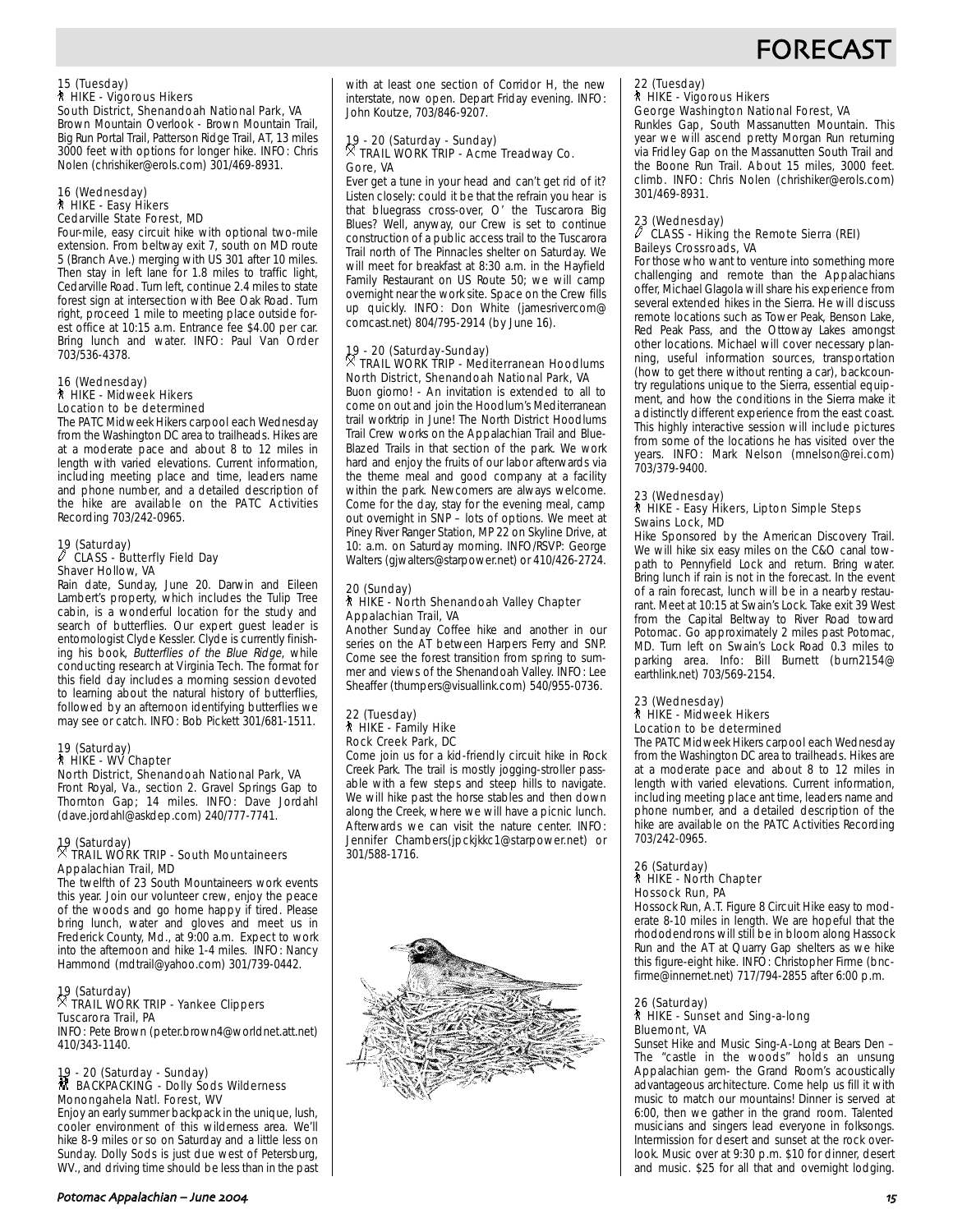# FORECAST

RSVP with Rob Carey, Bears Den manager INFO: (info@bearsdencenter.org ) 540/554-8708 or. more info (www.bearsdencenter.org).

## 26 (Saturday) . TRAIL WORK TRIP - Rock Creek Park Washington, DC

(8:15 a.m.-Noon). Former presidents Teddy Roosevelt and Woodrow Wilson, Admiral George Dewey and even former French ambassador Jules Jusserand all loved Rock Creek Park. Come find out why. Meet at the Rock Creek Nature Center located south of the Military Road NW park entrance. Contact: Mark Anderson (dc.trails@verizon.net) 202/462-7718 or Ranger Ken Ferebee at 202/895-6221.

## 26 - 27 (Saturday - Sunday) a CLASS - Land Navigation Class (REI) Baileys Crossroads, VA

Saturday - 10:30 a.m.-6:00 p.m. at REI, Sunday 8:30 a.m. - 4:30 p.m. at Prince William Forest Park. This comprehensive two-day course teaches all skills necessary to use map and compass in an integrated land navigation system. The first day is spent in intensive classroom exercises concentrating on topographic map reading and interpretation, position plotting, compass fundamentals, declination and azimuth. The second day is spent in Prince William Forest Park, primarily off-trail, engaging in practical navigation exercises of increasing complexity. The course fee is \$85 and includes workbook text, course materials, compass, map, grid reader, and lunch on Saturday. INFO: Mark Nelson (mnelson@rei.com) 703/379-9400.

## 26 - 27 (Saturday - Sunday) ` HIKE - WV Chapter Ohiopyle, PA

Laurel Highlands Trail in western Pennsylvania, Section 2; Maple Ridge Summit to PA Route 643 (near Laurel Ridge SP headquarters), 7? miles. Depart Saturday morning, June 26, car camp at Ohiopyle State Park. Hike starts 10:00 a.m. Sunday June 27. INFO: Dave Jordahl (dave.jordahl@ askdep.com) 240/777-7741.

## 26 - 27 (Saturday - Sunday) . TRAIL WORK TRIP - Cadillac Crew Shockeys Knob, near Gainesboro, VA

Beautiful setting and views at Brill Cabin and Shockeys Knob on the Virginia-West Virginia border. The crew will work the nearby Tuscarora Trail doing some maintenance and tread work. Bring water and a lunch for Saturday noon. Community dinner on Saturday night. Overnight at Brill Cabin. INFO: Trudy Thompson (going2home2@yahoo.com) 703/938-3973 or Jon Rindt (jkrindt@shentel.net) 540/635-6351.

## 26 - 27 (Saturday - Sunday) . TRAIL WORK TRIP - Shenandoah Bartenders Old Rag Mountain, VA

We need you! Enjoying hiking? Love to play tennis or racket ball? Do it all on Old Rag Mountain. Train to improve your serve and backhand while cutting brush on this Wilderness Area trail. A wilderness first aider and physical therapist will be on hand. Come for either day or join us for a backpack camp in Nicholson Hollow, with a swim in the Hughes River. INFO: Cathie Cummins (Cathie@wfa.net) 703/631-7421.

### 27 (Sunday) ` HIKE - Leave No Trace Great Falls, MD

Billy Goat Trail, section A, C&O Canal. 9:00 a.m. to noon. Join a hike along the Billy Goat Trail A for an introduction to Leave No Trace (LNT). We'll stop at points along the hike to learn about the seven LNT



principles and discuss how Leave No Trace practices help protect the surrounding conservation area, known as Bear Island. The LNT hike will conclude midway along section A, hikers can then choose to return to their cars or to finish the trail. The Billy Goat Trail is a strenuous hike and some restrictions will apply. INFO/RSVP (required)<br>Georgeann Smale (gsmale99@yahoo.com) (gsmale99@yahoo.com) 301/581-9584.

## 29 (Tuesday) ` HIKE - Family Hike Burke, VA

Burke Lake Park. Come stretch your legs on a 5-mile hike around Burke Lake. Jogging-stroller friendly, regular-stroller passable. (some mud and larger gravel). There are a few small hills, but it's mostly flat. We'll picnic along the way, and stop at a playground. After the hike we'll take a ride on their mini train and carousel. INFO: Lauren Lang (at94L@ netzero.net) or 703/631-9278.

#### 29 (Tuesday) ` HIKE - Vigorous Hikers George Washington National Forest, VA

A 15-mile circuit in Massanutten featuring an 1100 foot bushwhack to the rocky top of Strickler Knob.<br>INFO: Chris Nolen (chrishiker@erols.com) (chrishiker@erols.com) 301/469-8931.

#### 29 (Tuesday)

MEETING - Shenandoah Mountain Rescue Group (Business meeting), 7:30 p.m.

#### 30 (Wednesday) a CLASS - Man of the Mountains (REI) Bailey's Crossroads, VA

Nick Williams has hiked the Triple Crown: the full length of the AT, PCT, and CDT, as well as climbed peaks and wandered off trail through some of the most rugged terrain in North America. And, in Nick's words, if you set a stout heart to a steep hill, you too can experience the beauty and solitude our great land has to offer. Nick will show highlights of some of his most memorable adventures, and lend his experience to those making the transition to longer journeys afoot. INFO: Mark Nelson (mnelson@ rei.com) 703/379-9400.

#### 30 (Wednesday) ` HIKE - Easy Hikers Gaithersburg, MD

Seneca Creek State Park. About 5 varied miles over rolling terrain. No pets. Bring drinking water. Meet in the Visitor Center parking lot at 10:15 a.m. From the Beltway, exit to I-270 N. After about 7 miles (at the exit for Rt. 370), move into the local lanes. Stay in the center of the 3 lanes. After the right-hand lane has disappeared and re-appeared, move into the right-hand lane. Take the next exit (for Rt. 124 West

and Rt. 117 West); this is about 3 miles after the move into the local lanes. Follow the signs for Rt. 117, which becomes Clopper Road (and is still Rt. 117). After 2.1 miles, turn left into the inconspicuous park entrance. After 0.1 miles, turn right toward the Visitor Center. In 0.1 miles, park at the end of the road. Since this is our last walk until September, we will lunch at Roy's Place in Gaithersburg after the hike. INFO: Sue King 703/356-6659.

#### 30 (Wednesday) ` HIKE - Midweek Hikers Location to be determined

The PATC Midweek Hikers carpool each Wednesday from the Washington DC area to trailheads. Hikes are at a moderate pace and about 8 to 12 miles in length with varied elevations. Current information, including meeting place ant time, leaders name and phone number, and a detailed description of the hike are available on the PATC Activities Recording 703/242-0965.



#### 1 (1st of the month) DEADLINE - July Potomac Appalachian Material due to editors

5:00 p.m. All items for the next issue of the newsletter due. Send Forecast events to PA-Forecast@patc.net and all other articles to the editor at lindashannonb@mac.com. NOTE: Do not send photos or articles to headquarters. E-mail for address.

6 (Tuesday)<br>■ MEETING - Trail Patrol, 7:30 p.m.

#### (Wednesday)

` HIKE - Midweek Hikers

#### Location to be determined

The PATC Midweek Hikers carpool each Wednesday from the Washington DC area to trailheads. Hikes are at a moderate pace and about 8 to 12 miles in length with varied elevations. Current information, including meeting place ant time, leaders name and phone number, and a detailed description of the hike are available on the PATC Activities Recording 703/242-0965.

## 7 (Wednesday)<br>■ MEETING - New Members (PATC), 7:30 p.m.

### 10 (Saturday) . TRAIL WORK TRIP - Rock Creek Park Crew Rock Creek Park, DC

(8:15 a.m. -Noon). [Rain date July 24]. Jules Jusserand, an early 1900s French ambassador, has the only memorial in Rock Creek Park. Come find out where they put it. Meet at the Rock Creek Nature Center located south of the Military Road NW park<br>entrance. INFO: Mark Anderson entrance. INFO: Mark Anderson (mailto:dc.trails@verizon.net) (dc.trails@verizon. net) 202/462-7718 or Ranger Ken Ferebee at 202/895-6221.

### 10 (Saturday) . TRAIL WORK TRIP - South Mountaineers Appalachian Trail, MD

If you like it hot, come out on this event and bring plenty of water. Some of our best work is done with sweat on our brows, moving rocks or weeding. Expect to work into early afternoon (if conditions are reasonable) and hike 1-4 miles. INFO: Nancy Hammond (mdtrail@yahoo.com) 301/739-0442.

### 10 (Saturday) . TRAIL WORK TRIP - Yankee Clippers Appalachian Trail, PA

Join the North Chapter trail crew for an all out attack on weeds, greenbriars, and other such trail neme-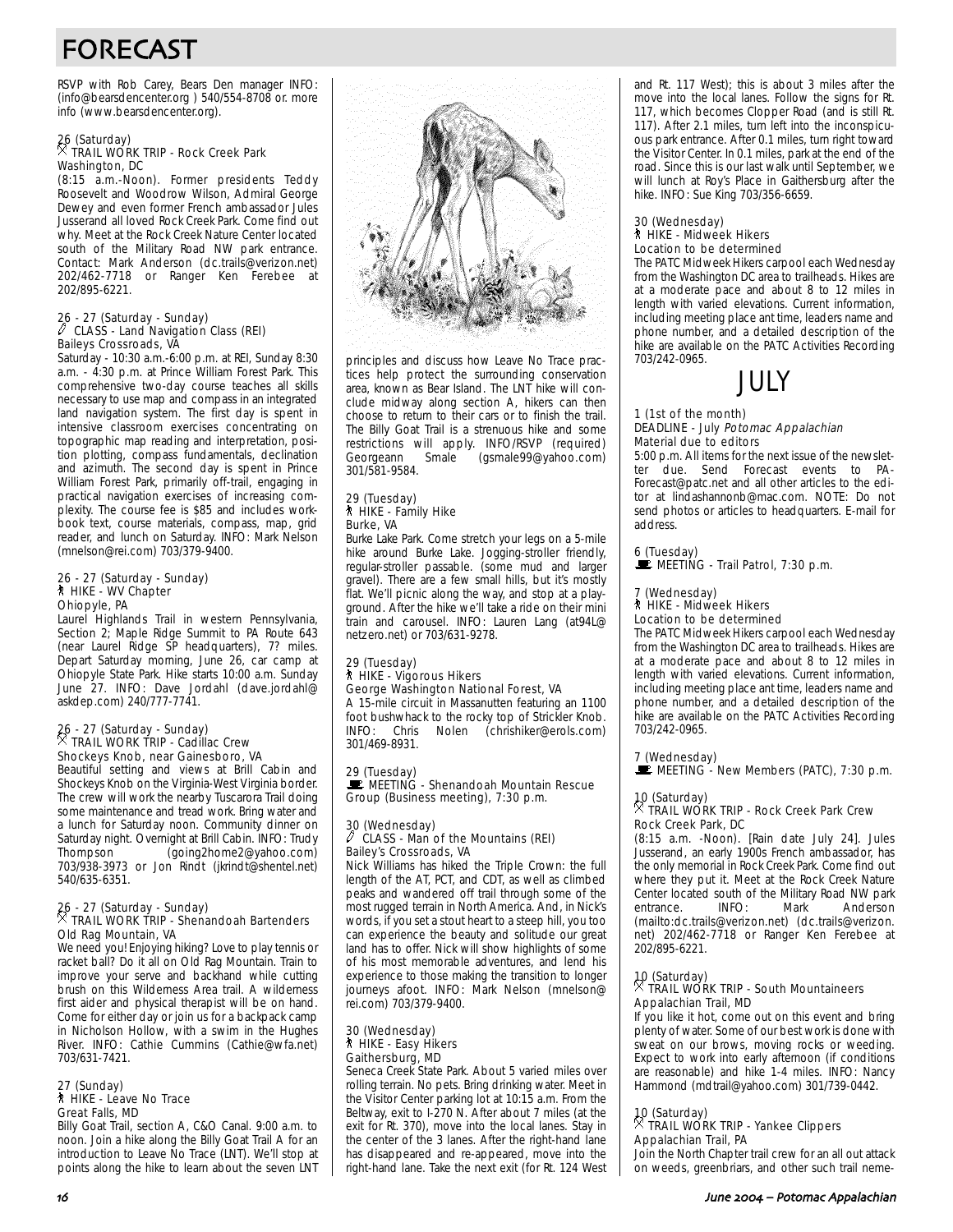## FORECAS

ses. We will meet at US 30 and PA 233 at the parking lot of Caledonia State Park. Departure 9:00 a.m. sharp. INFO: Pete Brown (peter.brown4@ worldnet.att.net) 410/343-1140.

#### 10 - 11 (Saturday - Sunday) CABIN WORK TRIP - Highacre Harpers Ferry, WV

Put the roof and siding on the old privy. Maybe clean up the barn. Get off your duff and let me know when you can help out. \$10/weekend/person for the three meals. Need cooks. Need workers. Need help. INFO: Thomas C. Jorgensen (hairatheart@aol.com) 540/456-4760.

## 10 - 11 (Saturday - Sunday) a CLASS - Wilderness First Aid (WSC) Alexandria, VA

A program of the Wilderness Safety Council, this eighteen-hour class includes classroom study, hands-on practice, and results in a two-year certification. The cost is \$160. Registration is limited to 25 people. INFO: Christopher Tate 703/836-8905.

#### 11 (Sunday)

#### ` HIKE - Rose River Circuit (Strenuous) Central District, Shenandoah National Park, VA

Join us for this popular 12-mile circuit that includes bushwhacking along the Rose River for 1.8 miles. We'll hike to Rose River Falls, and later take a side trail that leads to Dark Hollow Falls. We may even stop to cool off in the clear waters of Rose River to top off this hot July hike. There is a total elevation gain of 2,000 feet. PATC map 10. INFO: Vince Ferrari (ferrari3@ix.netcom.com) 301/249-2210.

#### 13 (Tuesday) MEETING - PATC Council, 7:00 p.m.

#### 14 (Wednesday) ` HIKE - Midweek Hikers Location to be determined

The PATC Midweek Hikers carpool each Wednesday from the Washington DC area to trailheads. Hikes are at a moderate pace and about 8 to 12 miles in length with varied elevations. Current information, including meeting place ant time, leaders name and phone number, and a detailed description of the hike are available on the PATC Activities Recording 703/242-0965.

#### 14 (Wednesday)

MEETING - Mountaineering Section, 8:00 p.m.

#### 14 (Wednesday)

MEETING - West Virginia Chapter, 7:00 p.m. Highacre Cabin, Harpers Ferry, WV

## 17 - 18 (Saturday - Sunday) a CLASS - CPR Vienna, VA

The Trail Patrol is hosting a CPR and First Aid course on July 17 and 18 at PATC Headquarters. The twoday course covers American Heart Association Adult, Child, and Infant CPR and First Aid. The students will learn basic first aid skills with hands on time. Books and certifications are provided. The afternoon portion of the first aid class is designed with wilderness situations in mind. The students learn how to do basic splinting and bleeding control with supplies from their packs. The cost of each class is \$40 per day (\$80 for both days of CPR and first aid). The deadline to register for this class is July 10. INFO: Ben Fernandez (3ferns@adelphia.net) 703/327-9788.

### 17 - 18 (Saturday - Sunday) . TRAIL WORK TRIP - Acme Treadway Co. Lydia, VA

It looks like the Crew has (finally!) lived down to its expectations and earned respect it does not deserve. We have been asked to deploy a Chain Gang in the wilds of somewhat western Virginia near Lydia. Okay, so the work site is on the Vining Tract; so what? It ain't no big deal. We're forced to eschew tents; instead, we'll just have to stay overnight in one of the cabins on the Tract. INFO: Don White (jamesrivercom@comcast.net).

#### 21 (Wednesday) ` HIKE - Midweek Hikers Location to be determined

The PATC Midweek Hikers carpool each Wednesday from the Washington DC area to trailheads. Hikes are at a moderate pace and about 8 to 12 miles in length with varied elevations. Current information, including meeting place ant time, leaders name and phone number, and a detailed description of the hike are available on the PATC Activities Recording 703/242-0965.

## 24 (Saturday) . TRAIL WORK TRIP - Yankee Clippers Tuscarora Trail, PA

INFO: Pete Brown (peter.brown4@worldnet.att.net) 410/343-1140.

#### 24 - 25 (Saturday - Sunday) d CABIN WORK TRIP - Cadillac Crew Round Hill, VA

It may be hot but Blackburn Trail Center is a cool place. One task is build steps to the fire pit the crew constructed a couple years ago. And there is always trail work on the nearby AT and access trails. Don't forget Blackburn's sun shower to refresh after a hot day. Bring water and a lunch for Saturday noon. Community dinner on Saturday night. Overnight at Blackburn Trail Center. INFO: Trudy<br>Thompson (going2home2@yahoo.com) (going2home2@yahoo.com) 703/938-3973 or Jon Rindt (jkrindt@shentel.net) 540/635-6351.

27 (Tuesday)<br>■ MEETING - Shenandoah Mountain Rescue Group (Business meeting), 7:30 p.m.

#### 28 (Wednesday) ` HIKE - Midweek Hikers Location to be determined

The PATC Midweek Hikers carpool each Wednesday from the Washington DC area to trailheads. Hikes are at a moderate pace and about 8 to 12 miles in



length with varied elevations. Current information, including meeting place ant time, leaders name and phone number, and a detailed description of the hike are available on the PATC Activities Recording 703/242-0965.

## 30 - 1 (Friday - Sunday) ` HIKE - Acme Treadway Company Little Orleans, MD

It IS time ... time, that is, for our First Ever Annual Picnic Party! We plan to base ourselves at the Famed Little Orleans Cabin by the C&O Canal east of Cumberland. This is NOT a work trip: the surrounding area offers plenty of hiking, biking, and canoeing. All who have worked with the Crew at least once this year are eligible to participate. INFO: Don<br>White (iamesrivercom@comcast net) by (jamesrivercom@comcast.net) by Wednesday, July 21st.

### 31 (Saturday) ` HIKE - Full Moon Hike, Bears Den Bluemont, VA

Ever take a night hike? Join this guided trek on the Appalachian Trail for an unusual and marvelous full moon experience. We'll soak in the peace and quiet, call owls to find wildlife and roast marshmallows by a campfire. \$30 per person for guided hike, trail snack, breakfast and overnight lodging at Bears Den. Hike starts at 9:00 p.m. Limited to 10 people. INFO/RSVP Rob Carey, Bears Den manager (info@bearsdencenter.org) 540/554-8708. More info (www.bearsdencenter.org).

## 31 - 1 (Saturday - Sunday)<br>⊜\_CABIN WORK TRIP - Johnson Cabin Vining Tract - Lydia, VA

Flatten the ground and lay the groundwork for the cooking shed. Get off your duff and let me know when you can help out. \$10/weekend/person for the three meals. Need cooks. Need workers. Need<br>help. INFO: Thomas C. Jorgensen Jorgensen (hairatheart@aol.com) 540/456-4760. ❏

POTOMAC APPALACHIAN (UPS-440-280) ©2004, Potomac Appalachian Trail Club, Inc. Published monthly by the Potomac Appalachian Trail Club, 118 Park Street, S.E., Vienna, VA 22180.

Periodical class postage paid at Vienna, VA. Postmaster: send address changes to: Potomac Appalachian Trail Club, 118 Park Street, S.E., Vienna, VA 22180

Subscription: (Free with PATC membership) \$6.00 annually; \$.70 single copies.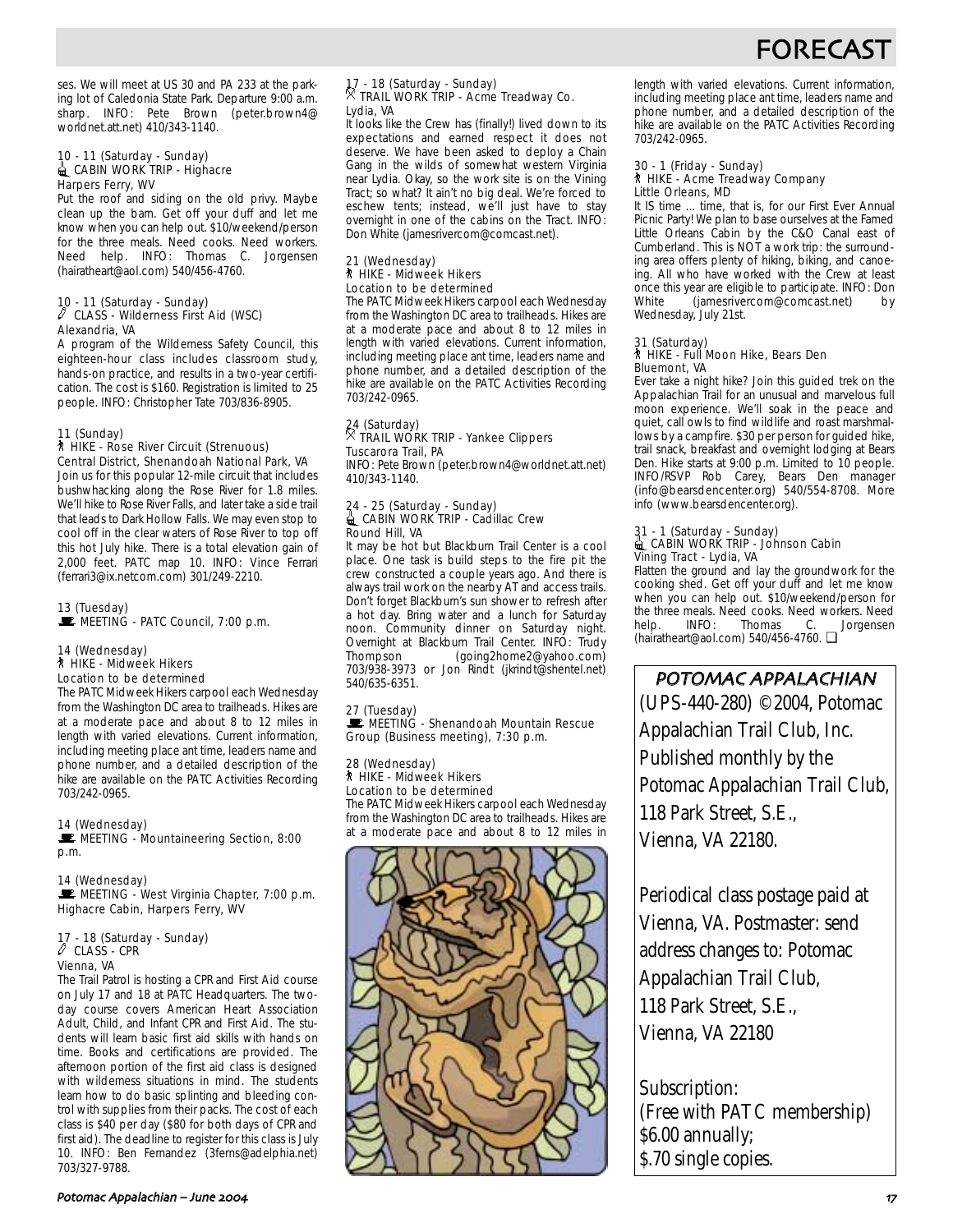## Thar's Gold (and Other Treasure) in Them Thar North Georgia Hills!

Every spring, men and women from all over the United States and, indeed, all over the world, flock to the northern edge of Georgia to take the first steps on a long journey that they will always treasure. But almost two centuries ago people came to these dark and brooding hills for treasure of another sort – they came for gold, and they found it!

Just over 10 miles from the Springer Mountain terminus of the AT sits a darkbricked building that once was the center of the United States' first gold rush, the Dahlonega Gold Museum in Dahlonega, Ga. Formerly the seat of government in a county born from a gold bonanza, this colonial-style edifice offers silent testimony to a unique period in American history when this quiet area was the center of a frenzied maelstrom as the famous and the humble came by the thousands seeking to instantly wrest a better life from the cold clutches of soil and stone.

Any schoolboy who has done his homework knows that early explorers came to the new world with the blessings of the church in one hand and a treasure map in the other. In the bountiful coffers of the Incan and Aztec empires, explorers found that treasure; but it eluded them in the land we now call the United States. Not that they did not try.

## The Explorers

Hernando DeSoto landed in Florida in 1538 with a party of 640 Conquistadors and spent four years searching Georgia and the Mississippi valley for riches that would lure colonists. They found nothing but landscape, hardship, and, for DeSoto himself, death at the hands of affronted Indians. Fewer than half the members of DeSoto's band made it back to Spanish outposts on the Gulf of Mexico.

Fellow Spaniard Tristan de Luna explored north Georgia again in 1560 at the head of a smaller expedition, and again came up with nothing. It is easy, now, to snicker at these lost souls in their funny crescent-shaped helmets stumbling over ridges and through thicketed river bottoms, but actually they came very close to finding their El Dorado.

How close was not revealed for more than 200 years. Geologists now know that a "gold belt" follows the eastern piedmont of the southern Appalachians from northern Alabama on up to northern Virginia. The rich ore lies among *In Celebration of PATC's History*

veins of quartz and in beds of a dark granitelike rock called gabbro, and in north Georgia the gold is found in a purity as high as 95 percent as opposed to the 88 percent purity of California gold.

But while early settlers hoped to see the new world dripping with such riches, they could not find them, and news of scattered gold finds were few and far between. In "Notes on Virginia," Thomas Jefferson wrote in 1782 of a lump of gold ore found along the banks of the Rappahannock River that yielded 17 pennyweight (almost one troy ounce) of the precious metal.

In 1799 in North Carolina, one state to the south, a bigger find was soon made. Conrad Reed, son of a Revolutionary War Hessian named John Reed (Johannus Reith before his change of allegiance) who fought for King George but decided when peace came to cast his lot with the Americans, found an interesting glittery stone while out fishing. The family kept the 17-pound rock as a curiosity, and for three years it was the cabin doorstop. But the Reeds thought enough of the stone that when John traveled to Fayetteville in 1802 he took the rock along to have it assayed and was astounded to learn that it was raw gold ore. By 1804, enough of Reed's piedmont neighbors had also found gold on their land to justify serious mining and prospecting ventures.

For the next 24 years, the Tar Heel state provided all of the domestically-mined gold processed by the U.S. Mint in Philadelphia. That changed in 1828 when several discoveries were made in and near the Dahlonega area. Some came from natural events, as when storms toppled tall trees whose root balls contained glittering gold nuggets; some were calculated, as when North Carolinians passing through noticed similarities between Georgia rocks and dirt and the geology of the Carolina gold areas; and some were dumb luck, as when a young farmer named Benjamin Parks kicked up a stone while deer hunting on a neighbor's land.

Parks did a double-take and bent to examine the stone. Its lustrous nature was undeniable. He immediately knew what he had found, and he knew why he had found it: that day, Oct. 27, was his birthday and he had just received a gift more appropriate for the man who has everything than for a hardscrabble man of the soil.

Parks approached the land's owner and offered to give him one fourth of all he found in exchange for permission to work the ground. The skeptical owner laughed, having bought the 240-acre Hall County farm for only \$100 cash money, but thinking he had nothing to lose signed an agreement granting Parks the right to prospect the property. Parks returned with a cooking pan, turned a pan full of earth, and beheld pay dirt as yellow as an egg yolk. By the end of the year, Parks later recalled for a writer from the *North Georgia Journal*, "the to-do that followed was going full steam."

## Prospectors Floor Georgia

Miners, prospectors, and opportunists poured into north Georgia, often encroaching onto the mountainous lands claimed as the sovereign Cherokee Nation by the region's original Indian inhabitants. To the Cherokees, this period was the "Great Intrusion;" to most Georgians not bitten with the gold bug, it was bedlam. Gov. George Gilmer reportedly described the "thousands of idle, profligate people" who descended upon every creek bed, riverbank, and hillside in search of fortune's favors as "like the evil one in his worst mood." He described hellish scenes of hundreds of miners "at fisticuffs, swearing, striking, and gouging, as frontier men only can do these things."

Not everyone clamoring for riches in the newly-found goldfields was a roughneck, however. South Carolina's John C. Calhoun (influential lawyer, state legislator, U.S. congressman, senator, secretary of war, secretary of state, U.S. vice president) also joined the fray – although on a more dignified level as befit a man of his stature. He purchased for \$6,000 the land where Parks made his find, and soon reaped a profit many times over. His son-in-law Thomas Clemson wrote of often taking up to five hundred dollars of the rich metal from a single pan full of ore.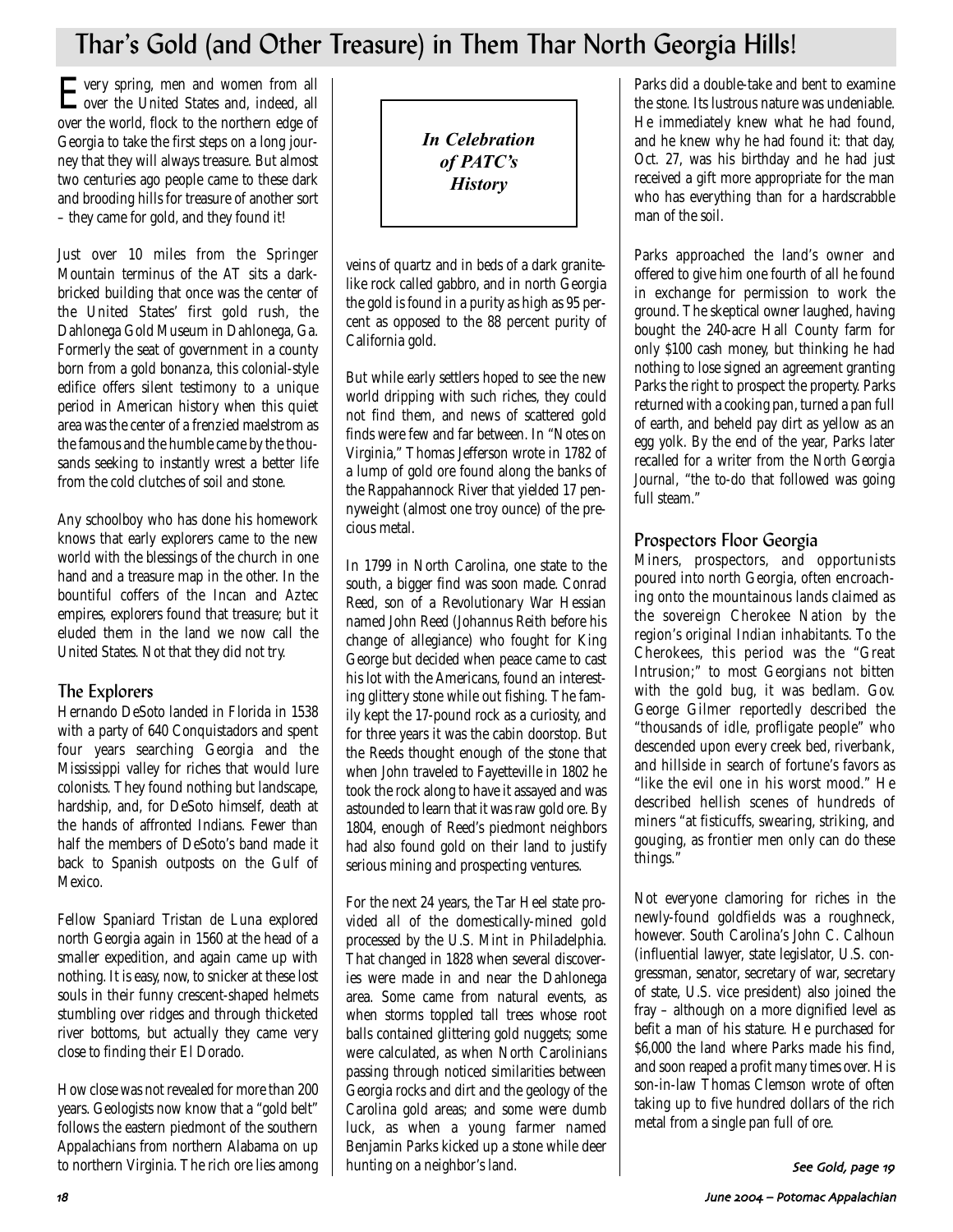#### Gold, from page 18

In 1830, Georgia shipped \$212,000 of raw gold to the U.S. Mint in Philadelphia. While this is not an impressive number in today's dollars, this was a time when \$100 could purchase a 240-acre farm. That amount also represents but a fraction of what was actually extracted from the gold fields since most of the gold dust and nuggets were circulated as money in the cash-strapped local economy.

## Indians are Deposed

This new-found wealth exacerbated a growing tension between the Georgia state government and the Cherokees who possessed most of the land. Although the law forbade encroachment into the Cherokee Nation, miners pretty much did as they pleased. When rounded up and removed by the U.S. Army or state militia, they merely moved back in after the authorities left. This intolerable situation could have but one result – the Indians were quickly stripped of their property rights and their status as a sovereign people and were pushed westward by the U.S. government.

Georgia received something of a windfall as the state assumed full control over all of the land within its borders. Gov. Gilmer advocated leaving the former Cherokee lands and their gold mines in state hands, but in the 1831 election his opponent Wilson Lumpkin backed a plan to divide the former Indian land into lots that would be awarded by a statewide lottery. The notion of "voting themselves a gold mine" resonated with the public and Lumpkin swept into office. By 1832, surveys of the new lands were complete, and 18,309 parcels (40-acre lots in the "gold districts" and 160 acres in the "land districts") were put up for grabs for the state's (white) citizens.

All this activity brought an unprecedented influx of merchants and tradesmen to support mining operations. A tavern and hotel built by Nathanial Nuckolls between the Chestatee and Etowah Rivers quickly blossomed into a thriving town known as Nuckollsville before changing its name to Auraria (from *aurum*, the Latin word for gold). Auraria seemed to have a golden future ahead. With more than 1,000 residents it was the largest town in the area and the logical choice for seat of the newly organized Lumpkin County, but Auraria was a victim of the land lottery that helped create it.

Most of the town was built on a 40-acre lottery parcel won by John Plummer, a man whose right to participate in the lottery had been disputed by the town's founder. Obviously there was the potential for legal dispute, so the State Court empowered to select the county seat cast its eye a few miles northward and in 1833 picked a courthouse site near the busiest mining area. This new town was christened Dahlonega, from the Cherokee word "dalanigie" – gold.

Because of a shortage of money in the largely barter-based frontier economy, small private "mints" sprang up to turn the region's raw gold into more spendable coin money. In the seven years from 1830 to 1837, some \$1,800,000 (based on 1830s dollars and a gold

*Just over 10 miles from the Springer Mountain terminus of the AT sits a dark-bricked building that once was the center of the United States' first gold rush, the Dahlonega Gold Museum.*

price no higher than \$20 per ounce) in Georgia gold reached the U.S. Mint in Philadelphia. In 1837, the Federal Government recognized the wisdom of eliminating the expense of shipping and established a gold coin mint in Dahlonega. The building housing the mint was constructed from bricks made from the local soil – weak bricks that were deficient in clay but loaded with golden flecks found in the region's earth.

## Veins Dry Up

Of course, the gold frenzy could not last. Mines were played out, re-worked as new veins were found, and played out again. Over the years as gold prices fluctuated, ore that once was considered too expensive to process and left as slag was sought as eagerly and as profitably as pure nuggets once had been, and time and again areas declared exhausted of mineral wealth experienced successive minibooms as new pockets of ore were found. But overall, the trend was unmistakable. By the later 1840s small-scale miners and placer (gold-panning) prospectors could not make the Georgia fields pay.

This exhaustion of the easy gold from north Georgia coincided with news of the discovery of gold in California. Discouraged prospectors and miners in the southern Appalachians joined the flood of emigrants heading westward in the great 1849 gold rush. Dismayed at the quickening de-population of the region and the abandonment of area gold operations, Dahlonega assayer Matthew Stephenson called a town meeting to encourage residents to stay put. He made an impassioned gesture toward Findlay Ridge on nearby Crown Mountain and implored "Why go to California? In that ridge lies more gold than man ever dreamt of – there's millions in it!"

But the miners did leave and took Stephenson's cry with them as inspiration to keep digging when discouraged by hardship in the Western gold fields. A budding journalist named Samuel Clemens who covered the rough and tumble mining camps in California and Nevada in the 1860s under the byline "Mark Twain" made this hopeful and plaintive phrase famous in American culture as "There's gold in them thar hills!"

### A New Type of Treasure

Today, ghosts of north Georgia's gold rush can still be found in the Dahlonega Gold Museum housed in the original county courthouse. Like the first mint, it was built of local gold-speckled bricks. Gold operations still exist in the county, but most of them, like the Crisson Gold Mine in Dahlonega, mine ore not for commercial processing but to provide material that tourists can pan for gold dust mementos of their visit. "There is still gold here," says Tammy Ray of the Crisson Mine. "It is in quartz veins that follow the piedmont gold belt paralleling the AT, there just isn't enough left here to support profitable commercial operation."

But that hasn't stopped Lumpkin County from experiencing a new rush of treasure seekers. Every year, especially every spring, hikers again descend on the hills of north Georgia in search of wealth of another kind. These hikers come for something more valuable than the dust and nuggets that might lie underfoot, something that cannot be stolen by fickle governments or greedy trespassers, or purchased away by the big pockets of the influential.

North Georgia's treasure exists in the form of the Springer Mountain terminus of the 2,160-mile AT. It is a treasure that won't be exhausted and won't tarnish over time. The months spent on the trail that starts in Georgia's gold country may represent the best investment of time and effort that many thru-hikers will ever make. ❏

*—George Still*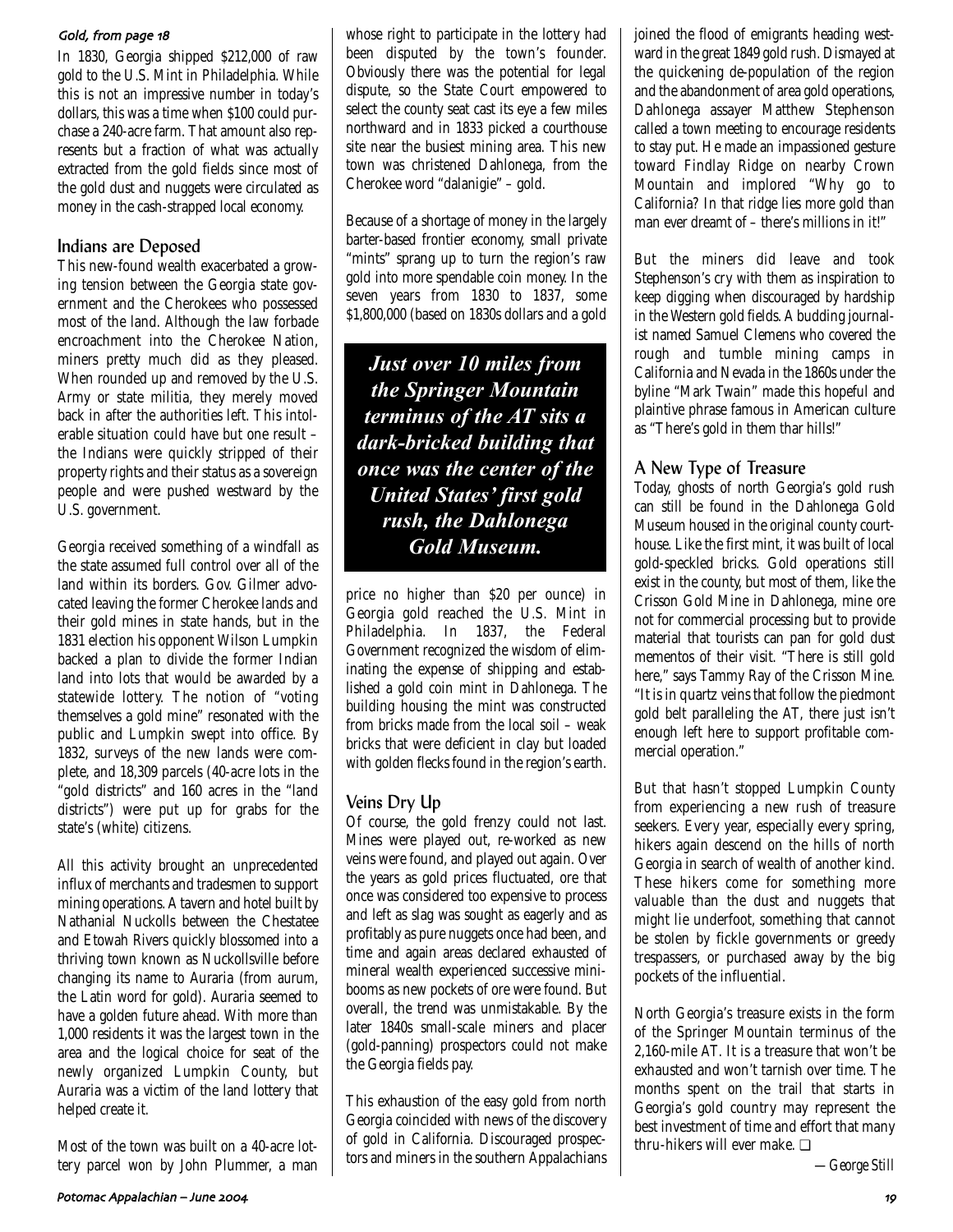### NEW NOTICES

FREE FIREWOOD for the asking. A pickup truck full of cut and seasoned (by this fall) wood is available on a first come, first served basis. Kindling also available. Must get rid of it quickly. Please call Bernie Morgan at 301/864-1324.

FOUND: Two trekking poles left at Glass House sometime prior to April 2. Contact Sam Perdue, 703/241-8664, sam\_perdue@yahoo.com.

### HIKING PARTNERSHIPS

LOOKING FOR SOME WOMEN TO HIKE WITH: Are any of you ladies interested in hiking sections of the AT - mostly by slackpacking, dayhiking and occasional overnight? I've finished about half. Let's compare notes. INFO: Stacy (dslabare@ corlink.com.) 304/358-3154

TREKKERS WANTED to round out a group trekking in Nepal for three weeks from Oct. 14 to Nov. 7. This will be in the Annapurna region of Nepal, moderate to strenuous hiking. The highest pass will be ca. 17,000 ft. INFO: David (dsaah@cox.net) 703/352-4685.

#### HELP WANTED

PUBLICATIONS COMMITTEE needs someone proficient in desktop publishing (Quark and/or Pagemaker) to work with chairman in updating guidebooks. Adobe Photo Shop also helpful for scanning photos. Need to prepare final disk for printer. Minimal time requirement - only 2 or 3 publications per year would require your expertise. If you are interested or have questions, call George Meek, publications committee chair, (george@meekconsulting.com) 703/874-3021.

ARE YOU LOOKING TO GET AWAY to the mountains for the day or weekend, have fun and meet new people all while doing something worthwhile? If so, we have the perfect opportunity for you. We are forming a new crew to work on and around the Blackburn Trail Center. Meeting on a monthly basis, we will carry out work projects at the Center and along the AT in the Northern Virginia/West Virginia District. Work at the Blackburn Center will include new construction, day-to-day maintenance and painting, and grounds and road upkeep. Trail projects will be at the request of the trail volunteers as needed. We are looking for a few good members willing to put in a good day or a weekend's worth of work and we welcome all skill levels. Each trip will end with a community meal made up of good food and<br>good company. INFO: Chris good company. INFO: Chris (trailbossbtc@msn.com) 703/924-0406.

BEARS DEN TRAIL CENTER is in need of immediate part-time assistant managers and has openings for two summer internships that include on-site housing. Bears Den is located right on the A.T. near Bluemont, Va., and offers accommodations to A.T. hikers, hostellers, families, youth groups and other organizations. The primary responsibility is to welcome guests and provide them with a pleasant and comfortable visit. Guest registration, house keeping, and store sales are some basic roles. For more information, please email info@bearsdencenter.org or call 540/554-8708.

### FOR SALE/RENT

32 FT. MOTOR HOME FOR SALE - 1993 Rexhall Airex, 33,000 miles — Ford Chassis. Queen Bed, Sleeps 6, 460 hp engine, Dual Air Conditioning, Tag Axle, Granny Air Suspension. SKW Generac Generator with 160 Hours, NADA: \$26,000, Asking \$19,000. If interested call Jim Hill (JKH.Jr@mail.com) 949/510-9304.

# NOTICES

### VOLUNTEER OPPORTUNITIES

DAYTIME RESERVATIONISTS NEEDED If you are available during the day to work a busy reservation desk, I've got an opening for you on alternate Thursdays. I really need to secure a volunteer every other Thursday afternoon between 12 noon and 2:00 p.m. Will train. No pressure calls. Please call Pat Fankhauser at 703/242-0693, Ext. 17 if you can help us out.

DAYTIME AND EVENING CABIN RESERVATIONISTS NEEDED: Openings are available to any individual who can give attention to detail, work independently, and work under pressure some seasons of the year. Daytime volunteers are needed on Thursday afternoon between 12 noon and 2:00 p.m. Evening volunteers are needed to take one or two nights per month. We Need You Now! Call Pat Fankhauser for interview at 703/242-0693 or e-mail, pfankhauser@patc.net.

WE NEED SOMEONE TO HELP POUR PAINT for trails and corridor workers. Contact Heidi Forrest (hforrest@patc.net) 703/242-0315 x12.

DO YOU HAVE A KNACK FOR HANGING TOOLS? We could use your help in the HQ Tool Room. Contact Liles Creighton (lcrei@aol.com) 410/573-0067.

### HELP WANTED

REQUEST FOR VOLUNTEERS: Trail Crew Maintenance, DC-Based. Want some trail maintenance experience and exercise, but still sleep in your own bed? Is SNP just too far a drive? I've got all these problems and will try to fill a need by building a local-based trail crew. The Potomac River Trail Crew will work one day a month, mostly just 9 a.m. to 1 p.m. The crew would begin its focus on the Potomac Heritage Trail on the Virginia side of the river, but the crew could also help in Rock Creek and Great Falls. INFO: Bruce Glendening (bglendening@ yahoo.com) 703/532-9093 (night).

#### **C&O CANAL NATIONAL HISTORICAL PARK**

is seeking volunteers for the Williamsport Visitor Center to staff the center and bookstore, and can include informal interpretation. INFO: Gloria Updyke (Gloria\_Updyke@ nps.gov) 301/582-0813.

CALLING ALL LAWYERS, ACCOUNTANTS, AND TAX ATTORNEYS. Virginia now per-

mits donors of conservation easements to

sell the tax credit for cash. PATC owns property in Virginia that would be eligible for such a rebate. The club needs your help writing proposals that would help the club save thousands of dollars. Contact: Phil Paschall (bettycox@erols.com), 540/882-3027. Hurry – before the state

changes its mind.

CAMP TRAILS BACKPACK. Barely used, approx 3500 cubic inches, with external frame, six large outside pockets. Just the thing for extended trips ... room for all your gear. Great value. \$35 obo. Contact John Moore, 703/368-1952 (jtmoore20112@comcast.net).

VACATION RENTAL: NEW HOME on 45 acres near the Tuscarora Trail in Gore, VA. 3 br/2ba fully equipped home with central heat/air, woodstove, satellite TV, stereo, fenced yard, BBQ grill and much more. \$350 per weekend (three nights) or \$700 per week. Please see VRBO.com for more info and pictures. Pets welcome. Call Tyler at 276/523-3796.

FRIENDS OF CUNNINGHAM FALLS AND GAM-BRILL PARKS NEEDS YOUR HELP: The volunteer organization coordinating activities in support of Cunningham Falls and Gambrill State Parks in Maryland welcomes the involvement of motivated "new blood". Traditionally, the Friends group has done tremendous work in support of the park and its current viability is in question. New volunteers have the opportunity to make a major, positive impact on this organization. For details contact Rick Canter (southmountaineers@ yahoo.com) 301/594-4379.

LAND MANAGEMENT OPPORTUNITIES: The Land Management Committee is looking for volunteers with various skills to help out on several important projects. We are hoping to find members with the following professional skills that they can apply at PATC.

GIS Specialist - Help start and develop the club's GIS capabilities.

Forester - Assist committee in developing Forestry Plans for club lands. We have a process and existing leadership but have a lot of land to cover.

Surveyor - Assist committee members in identifying boundaries on our existing properties. Assist in purchasing of new properties identified for cabins and trail protection.

Land Appraiser - Assist the club in determining values of potential land purchases and conservation easements. Efforts are targeted in the VA, PA, MD and WV areas.

If you're interested in helping out in any of the above areas please contact Chris Mangold at csm5749@yahoo.com.

### TRAIL OVERSEER OPPORTUNITIES

PATC OVERSEERS GET DISCOUNTS from the following merchants who support our volunteer programs: Blue Ridge Mountain Sports (Charlottesville, Tidewater) – 20%, Hudson Trail Outfitters (Metro DC) – 15%, The Trail House (Frederick, Md.) – 15%, Casual Adventures (Arlington, Va.) – 10%, Campmor (mail order via PATC HQ) – 10%, and Weasel Creek Outfitters in Front Royal – 10%. Check the back page of the PA for the latest trail, cabin, and shelter overseer opportunities. All PATC members receive a 10% discount from Blue Ridge Mountain Sports. Be sure to have your membership ID or overseer ID ready when you shop.

Notices are published free of charge for PATC members only. PATC cannot vouch for any of the advertised items. No commercial advertisement or personal notices unrelated to hiking will be accepted. Deadline for inclusion is the first day of the month preceding issuance of the newsletter. Notices will be run for three months, at the discretion of the editor, unless we are otherwise advised. ❏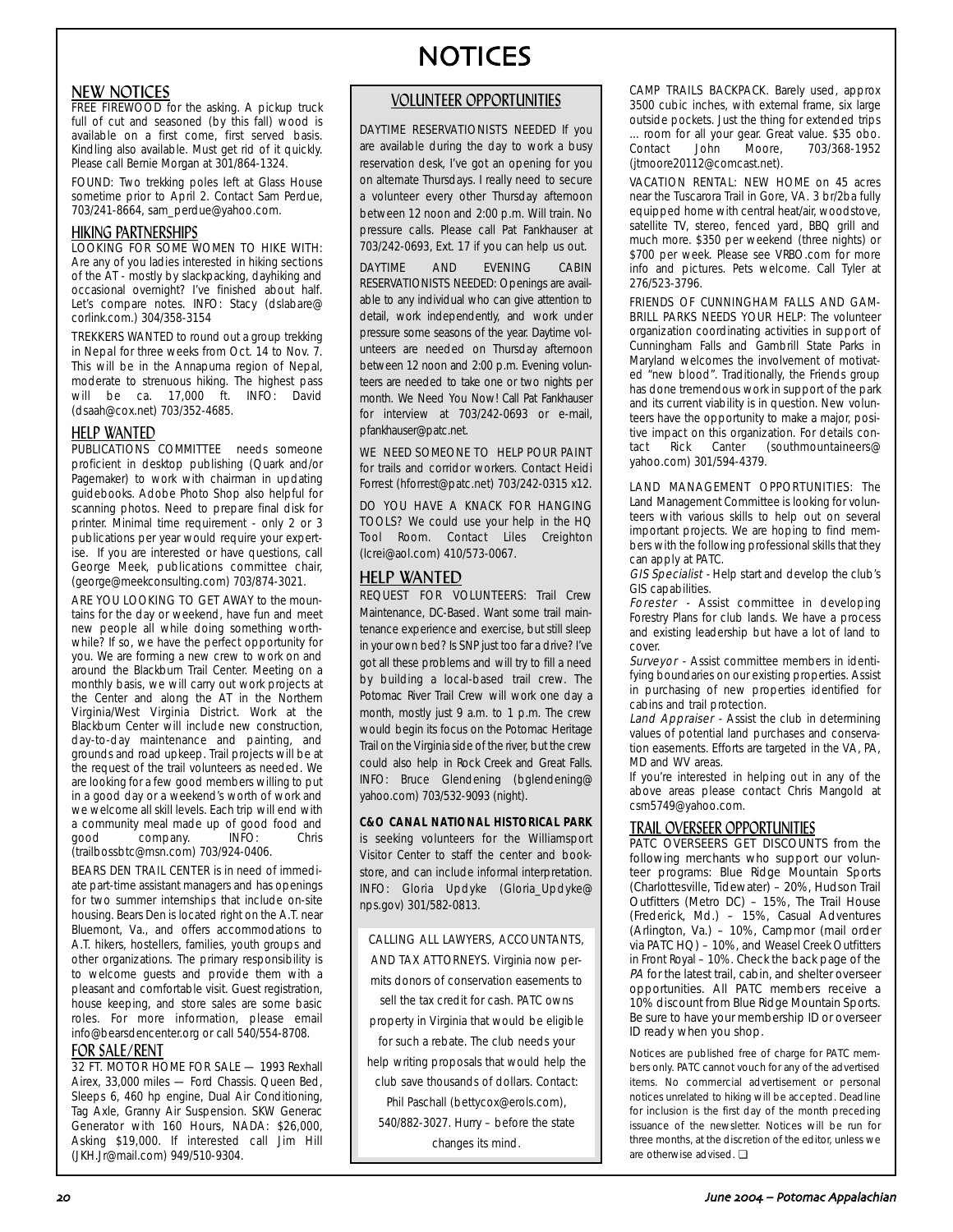## TRAILHEAD

Afickle April with some above and below average temperatures and extended periods of showers didn't stop many overseers and crews from trail work. On some of the warmer days it didn't take long to remember that sweat and bugs are part of the venue for these activities. Unlike later in the spring and summer, the lack of leaves allow the UV rays to burn the unprotected light winter skin so you have to be careful early in the year. By the time you read this the district managers will already be on your case to "get those weeds" so surprise them by getting a headstart this year.

### Wanderbirds in Awe

Joining Don White and his Acme Treadway Co. Trail Crew in the Cedar Creek/Tuscarora relocation in April, nine members of the Wanderbird Hiking Club learned first-hand how difficult and timeconsuming it is to build a trail. In sweltering heat and full sun, each person, armed with a pick mattock, McLeod, and helmet, hiked 1.5 to two miles into the relocation site. We then began the very arduous and laborious task of cutting sidehill and removing the never-ending depth of mountain laurel duff off the trail. Under Don White's and his crew's super instructions and help, we finished a little section: fine-tuning the grade on a switchback for optimal drainage, rounding out edges/slope of sidehill to prevent waterfall erosion, maintaining the one degree outslope, then finally spreading leaves over the finished section. Attitudes were still great at the end of the second day when we brushed the tools clean and sprayed them with WD-40. The crew/WB convoy then headed off to the Dairy Queen at Toms Brook off I-81 where some of us splurged on ice cream. In awe of trail crews, a Wanderbird participant commented: How did all of the 1,000s of miles of trail get built [when it requires this much effort and time to do a small section]?!

## Chainsaw Certification

The first chainsaw certification for PATC under the new memorandum of understanding (MOU) between the U.S. Forest Service, National Park Service, and ATC took place in the SNP Headquarters



post in an open field for the AT relocation on Ovoka Farms property, north of Sky Meadows State Park.



### Bruce Agnew and Clyde Siebert put up sign for the Entry Run Trail. Dedication of this new access trail into SNP is scheduled for June 19.

Training Room on April 24-25. Led by instructors CT Campbell, Don Harvey, and Roger Dovel, 24 sawyers and sawyers-to-be met for certification. There are still issues to resolve and differences between how the Forest-Service-led instruction and the National-Park-Service-led instruction occur, but time will resolve the issues. Changes incorporated by the new MOU include: 1.) All certification instruction will be done by professional sawyers. Volunteer instructors and ATC employees cannot provide instruction as in the past; 2.) There is only certification, not recertification as in the past. The levels of certification include at this time "intermediate," which allows a sawyer to buck to a "diameter at breast height" (dbh) determined by the instructor cadre for each sawyer based on ability, and "apprentice," which means that a sawyer has to work with an intermediate sawyer whenever sawing until such time that the apprentice returns to a later course and can pass the instructor's field testing; 3.) Intermediate sawyers will at some time in the future receive a set of chaps and a hard hat, compliments of the respective ATC maintaining club.

This year previously certified sawyers received five hours of classroom instruction on job hazard analysis, emergency planning, and use of personal protective equipment, all followed by chainsaw use and maintenance. This was followed by chainsaw tasks with both instruction and videos. Then old sawyers went to the field to demonstrate their skills in bucking, limbing, and removing spring poles and leaners.

Certified sawyers-to-be, in addition to the above, met on day two for three more hours of sawing, followed by an extensive breakdown and maintenance of the saw and a short review and evaluation of the course.

Each sawyer received the Forest Service "Chainsaw and Crosscut Saw Training Course" student guidebook, an excellent resource for **Christina Thornton and Ellis Domenech finish planting a blaze** both new and old sawyers. The next chainsaw certification session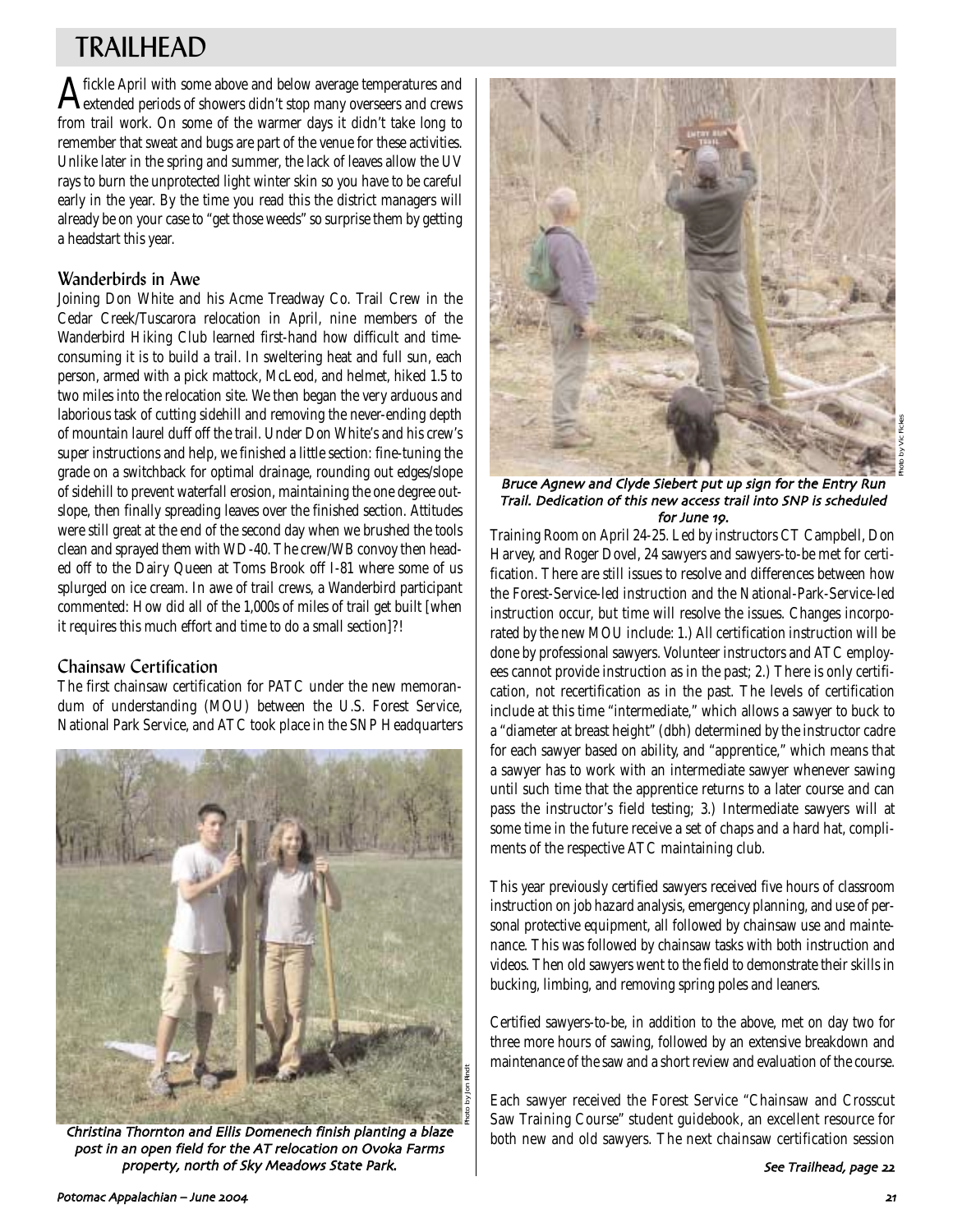### Trailhead, from page 21

will be held at Greenbriar State Park, between Hagerstown and Frederick, Md., in October 2004.

### Silent Saws

Blackburn Trail Center hosted the 2004 running of PATC's primitive tool workshop the weekend of April 17. PATC District Manager Dan Dueweke lectured on proper axe and saw techniques and how to safely clear a blowdown without getting the saw stuck in the tree, as well as how to get it out of the bind if you do. Each student had an opportunity to practice one- and two-man sawing, moving a log with a come-along, and "walking down" a leaner obstructing the trail. The evening's entertainment consisted of a saw sharpening demonstration that included the jointing, filing, setting, and swaging of a crosscut saw's many teeth – now that's entertainment!

## "New" Crosscut Saws Coming to The Tool Room

Speaking of CC saws, PATC is in the process of purchasing some "new" "old stock" crosscut saws to replenish its inventory. It is still possible to find unused early 20th century crosscut saws, often in their original packaging. Saws by Simonds, Disston, and Ohlen Bishop have been purchased and will probably be available in Vienna by the time this edition goes to press. Just keep 'em out of the dirt.

## Hoodlums Take Advantage

Any of PATC's trail crews knows the benefits of doing treadwork on a bright sunny day following several days of continuous rain. You know it as soon as the pick or McLeod hits the soil! From mid-summer on, that same dirt will grow rock-hard. And so by chance the North District Hoodlums took full advantage of such an opportunity on their April "Southwestern" worktrip performing sidehill and rock waterbar construction on the upper portion of the Little Devils Stairs Trail. The earth was soft, and the crew was able to rehab a long stretch of trail as a result. John Collins, a reporter from Luray, came along to gather material for an article to appear later this summer in a Sunday supplement for Shenandoah Valley newspapers, and he rolled up his sleeves and joined in the work as well.

Afterwards, we enlisted the aid of some authentic Tex-Mex chefs who accompanied us to Indian Run Hut and prepared a great Southwestern spread of goat chili, quesadil-



Hoodlums Stahlman, McCrea, and Walters ponder where youth has gone and, more importantly, the Irish stew.

las, dry gulch beans, salad, and jalapeno cornbread. Many agreed that Amy's flan with rum was the best they had ever had.

George Walters also had the opportunity to work with a group of students from George Washington University's GW Trails Program on the AT section near Range View Cabin in April. "I stress the word 'opportunity' because these college groups not only do nice work, but they are some of the nicest young people one could ever meet," George says.

## PHT: Walkers and Landslides

The Potomac Heritage Trail showed off its good and ugly sides this spring. It's good when 20 House of Representative staffers enjoy a gorgeous spring day with a wildflower hike of the PHT. Its ugly when a landslide sends human-sized boulders covering a much-used access trail.

PATC and the American Hiking Society sponsored the hiking event whose highlight was viewing the bountiful Virginia bluebells (and pink or white mutants). The hikers toured PHT's more beautiful Turkey Run – Dead Run section, and a Park Service ranger provided a cameo for helpful wildflower identification.

The landslide came without fanfare or warning. No one was injured as a side of the nearby palisades let loose on the Windy Run access trail to the PHT. The Park Service closed the access trail, denying many local Arlington, Va., residents easy use of the PHT. Even with police barricades, local fishermen and dog walkers appear to be "climbing the boulders" to be able to continue enjoying the river. The Park Service enlisted a geologist from its Denver office to consider the remaining slope's stability and other alternatives. There is no indication the access trail will open soon.

## April Snow Doesn't Stop Blue and White

Late season snowstorms in Shenandoah nearly canceled the Blue and White April outing. The crew arrived at the park on Saturday morning to find Skyline Drive closed to visitors. Unable to reconnoiter at the appointed rendezvous in the Park (for a planned tread re-hab project near the South River Maintenance Hut), the crew splintered into several small workgroups. Alpha Team (Dueweke, Hillon, and Ellis) attacked blowdowns on the AT south of Thornton Gap and on the Crusher Ridge Trail, while Delta Team (Paull and Richardson) did the same on the Powell Mountain Trail. Omega Group A (Wilson) scouted the crew retreat path, while Omega Group B (Holland and Holland) ensured that no blowdowns or other obstacles blocked entrances to gift shops or restaurants in the greater SNP vicinity. Finally, the B&W Stealth Saw Ops Group, commanded by Seaman Bernie Stalmann, donned climbing gear and packed their crosscut saws for the ascent of the nearly vertical Sam's Ridge, crosscutting blowdowns as they climbed. While the Ops Group was largely successful, waning daylight forced the group to leave several large "elements for surprise and discovery" (translation: huge blowdowns) on the Broad Hollow Trail. The various teams (with the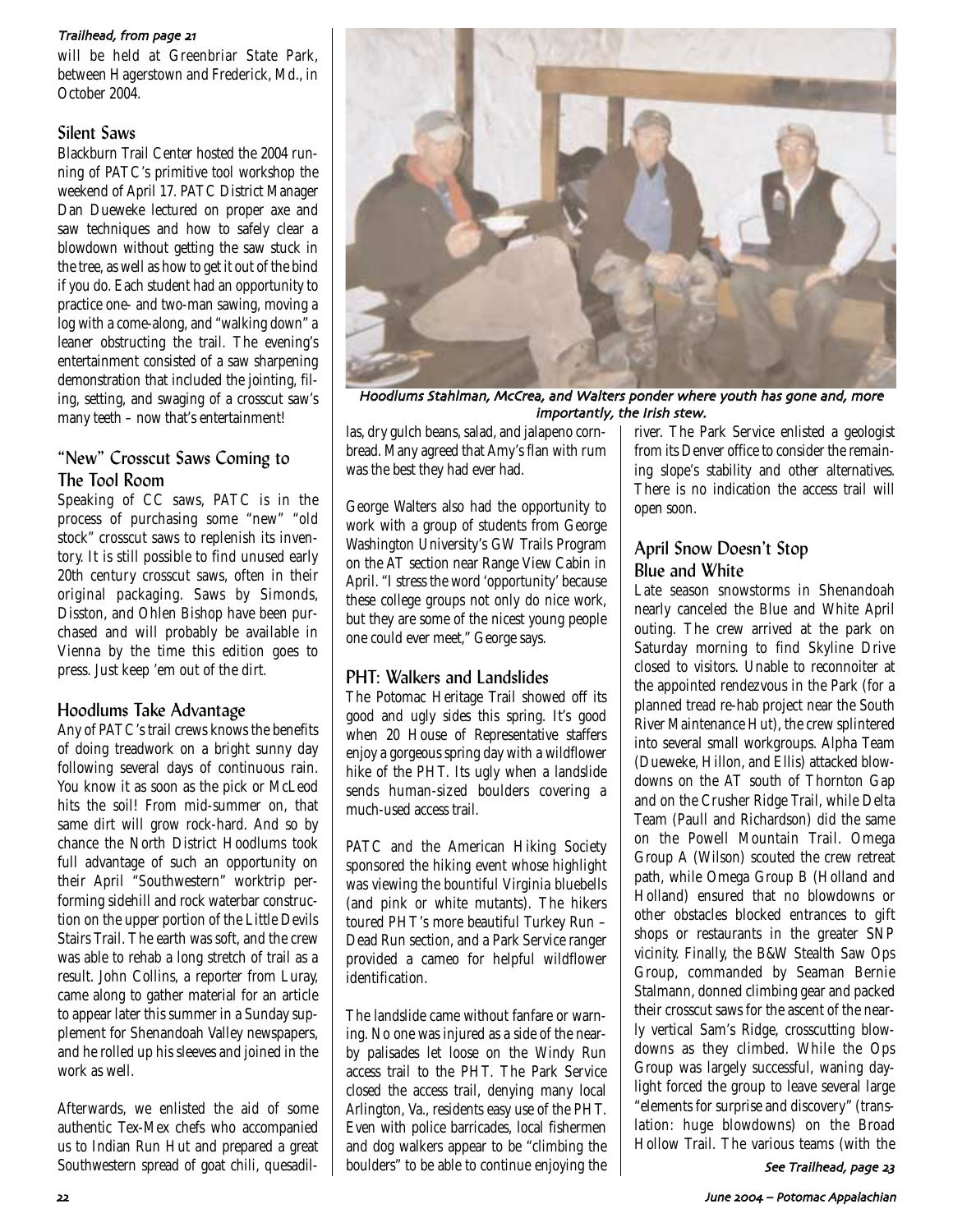### Trailhead, from page 23

exception of Omega Groups A and B) were miraculously reunited at Sal's in Stanardsville for pizzas and beer, before they retired to Mutton Top Cabin for the evening.

### Massanutten North

Ed Brimberg reports many trips by a dedicated few have completed the clearing of the trails of the effects of Hurricane Isabel in the Massanutten North District. In a new initiative, they have begun an effort to extend the Scothorn Gap Trail from Crisman Hollow Road to the Massanutten Trail on the top of Kern Mountain. In April they flagged the trail. The next step is for the Forest Service to do the paperwork and get approval.

## Entry Run Trail

The dedication of the Entry Run Trail is set for June 19 at the trailhead with Pocosin Fire Road in the SNP. The trail begins at the end of Rte. 643 in Greene County, Va., on the east side of the SNP, crosses the PATC Per-Lee Tract and ultimately leads to the AT near Pocosin Cabin via the Pocosin Fire Road. This is the first new access trail into the SNP in more than 30 years.

In preparation for the dedication, the Cadillac Crew used an April work trip to improve the tread and add steps to a steep section. Tom Johnson, our PATC president, assisted the crew in this endeavor on what turned out to be a great day for trail work – cool and dry.



Dick Dugan provides Key School student instruction on the finer points of crosscut sawing - 60s-style.

## Tuscarora Central District

The Pinnacle Crew has been busy this spring getting the trails in shape in the area of The Pinnacle. Because of the map scale there are four trails in that area that aren't even on Map L. Only the Tuscarora Trail is indicated on the map in the vicinity of The Pinnacle. The names of three of the nonpublished trails described fairly well their purpose: the Rock Cave & Overlook Trail, The Laurel Run Trail,



ARE WE GONNA TAKE THIS LYING DOWN ?!... I SAY WE CHEW SLEEPING BAGS TONIGHT!..... AT THE TOES!

and the Waterfall Trail. However, the Frye Path Trail requires some explanation.

The Frye Path was part of a pioneer trail that crossed Great North Mountain connecting Back Creek Valley to the Shenandoah Valley. Most of the path had probably been an Indian track in earlier times. In one incident, the Indians attacked a group of whites on the path and took some captives across the mountain. Somewhere along the path, they killed a baby of one of the prisoners, fearing that its crying would alert pursuers.

In recent years a portion of the Frye Path, all originally in the woods, had "strayed" out onto the utility ROW. This spring the Pinnacle Crew relocated that portion back into the woods where it belongs. The Indians and pioneers didn't follow the powerline!

The Pinnacle can be reached by hiking north on the Tuscarora Trail from Lucas Woods or south from Gore. By 2005 it is expected that the Biby Wilderness Access Trail, now under construction by the Acme Treadway Crew, will provide another public trail to the vicinity of The Pinnacle from Great North Mountain through Shawneeland.

Please send any interesting tale, technical advice, individual or group accomplishments, and trail maintenance questions to Trailhead, c/o Jon Rindt, 621 Skyline Forest Drive, Front Royal, VA 22630 or to jkrindt@shentel.net. ❏